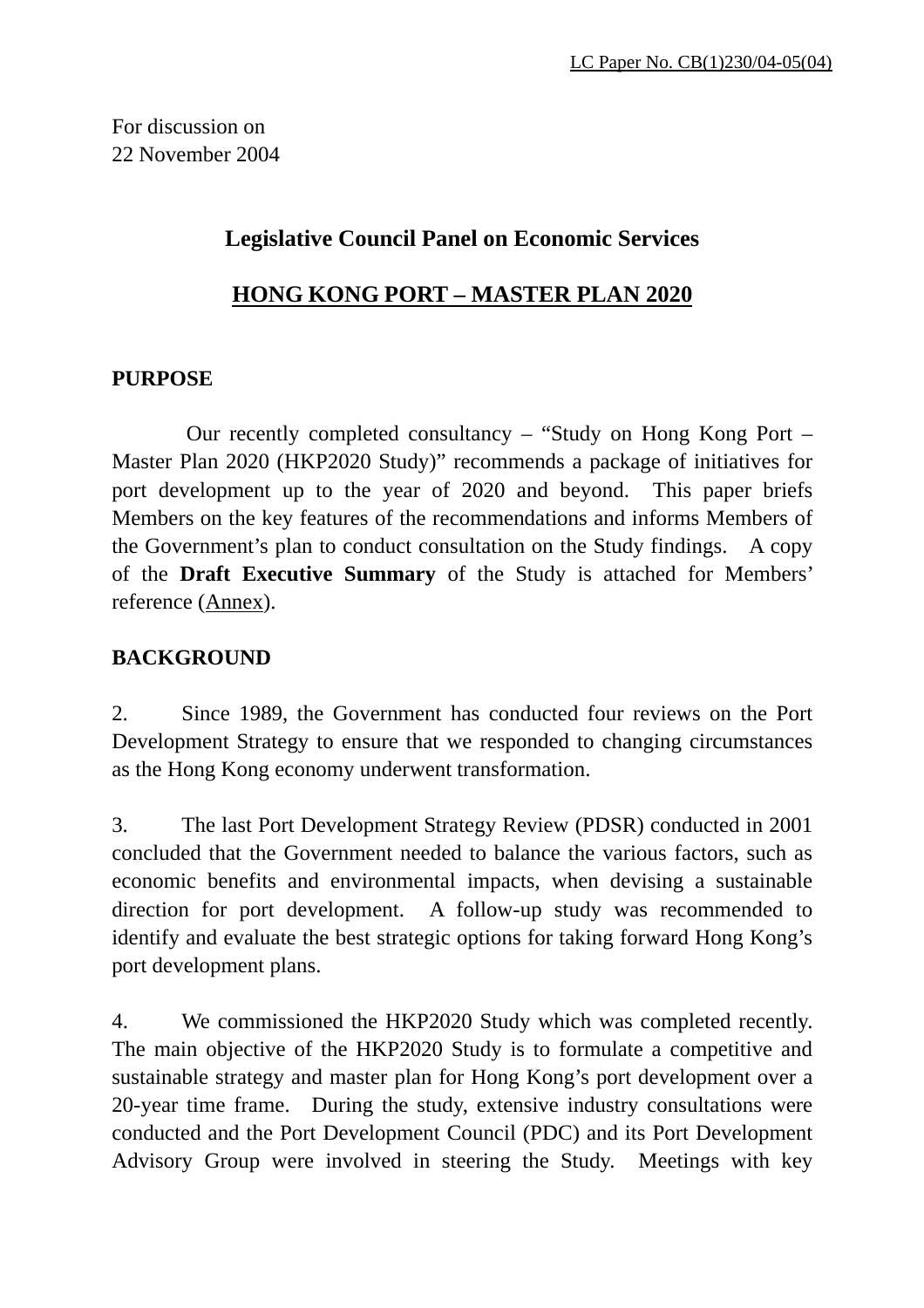stakeholder groups were held to seek their comments on the findings and recommendations of the study. Their comments have been incorporated in the recommended strategy and Indicative Master Plan.

### **STUDY FINDINGS**

5. Key findings of the HKP2020 Study are summarized in the attached Draft Executive Summary and the key features are outlined below:-

(a) The Hong Kong Port (HKP) core sector constitutes around 4% of Hong Kong's GDP in 2002 and 3.4% (110,000 jobs) of total employment. While HKP has a leading position in the world, competition from neighbouring ports has progressively reduced our market share of the cargo base. Figure 1 provides a summary of Hong Kong's performance in the key South China direct ocean cargo market.

### **Figure 1 South China Direct Ocean Cargo: Hong Kong versus Shenzhen (& Guangzhou) Ports\***



(P. 2 of the Draft Executive Summary)

- Notes: South China Direct Ocean Cargo includes South China direct ocean cargo handled by Hong Kong, Shenzhen and Guangzhou (no ocean to ocean transhipment). TEU means Twenty-Foot Equivalent Unit, which is the standard unit for counting containers and for describing the capacities of container ships or terminals. One 20 Foot ISO container equals 1 TEU.
	- Shenzhen ports account for the vast majority of throughput, as compared with Guangzhou.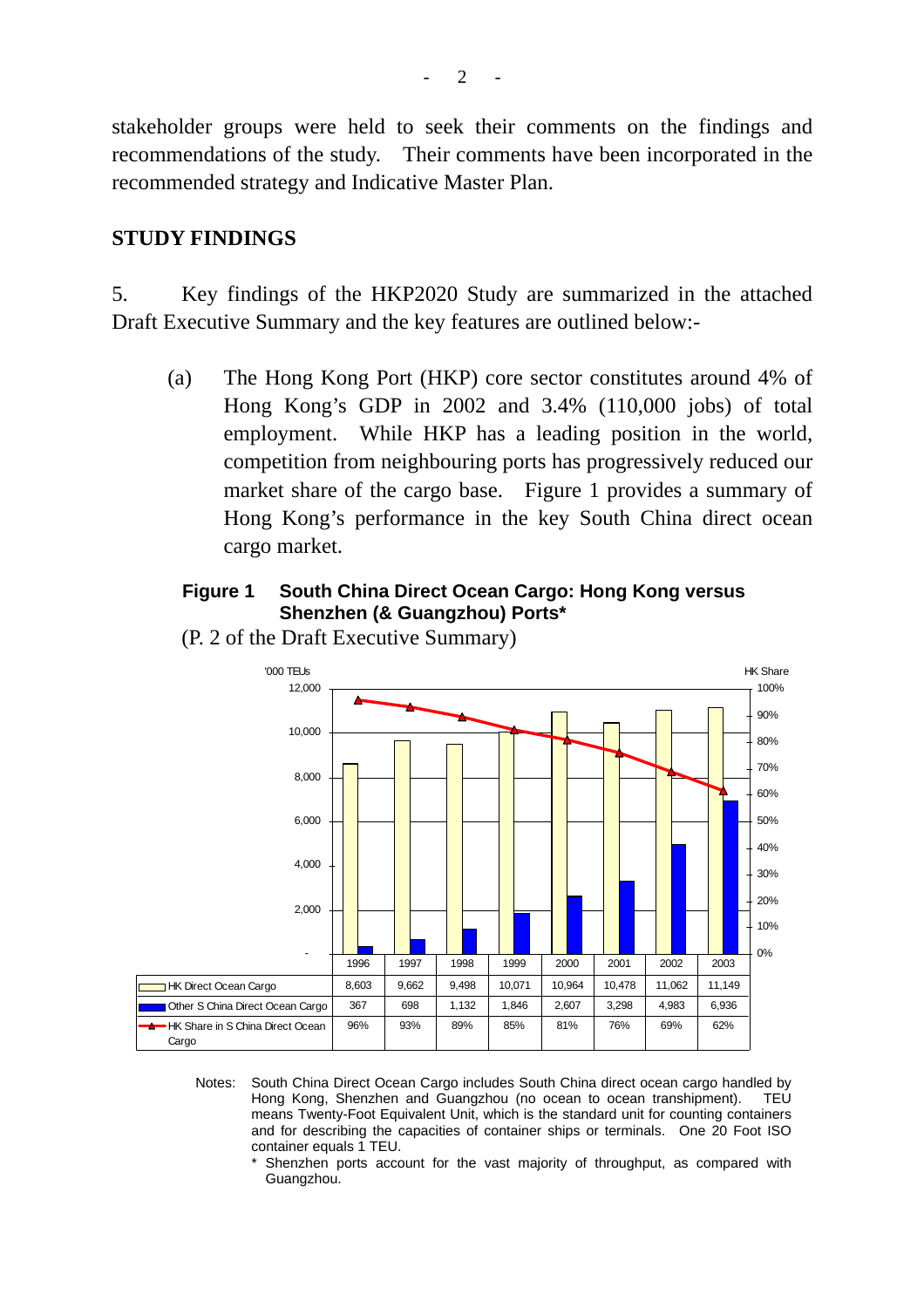- (b) Market growth of non-container handling is limited.
- (c) The port choice focus is increasingly on total through cost minimization. As can be seen in Table 1 below, road haulage costs and terminal handling charges (THC) are the principal competitive weaknesses of the HKP service offer.

|   | Industry data as at mid 2004, US\$      |                  | Via       |                  | Via   |                  | Via   |
|---|-----------------------------------------|------------------|-----------|------------------|-------|------------------|-------|
|   | (From Dongguan to the US west)          | <b>Hong Kong</b> |           | Yantian          |       | Shekou/Chiwan    |       |
|   | coast)                                  |                  |           |                  |       |                  |       |
|   |                                         | $20$ ft*         | 40ft      | 20 <sup>ft</sup> | 40ft  | 20 <sup>ft</sup> | 40ft  |
| 1 | Ocean Freight Rate (Basic); +/- \$50.** | 2.000            | 2,700     | 2,000            | 2,700 | 2.000            | 2,700 |
| 2 | Fees#                                   | 599              | 1.014     | 579              | 994   | 579              | 994   |
| 3 | <b>Truck to Port Terminal</b>           | 308              | 333       | 128              | 154   | 141              | 167   |
| 4 | <b>Terminal Handling Charge (THC)</b>   | 274              | 366       | 141              | 269   | 141              | 269   |
|   | Total                                   | 3,181            | 4.413     | 2.848            | 4.117 | 2.861            | 4,130 |
|   | Differential: HK Relative to Shenzhen   | $+$ \$333        | $+$ \$296 |                  |       |                  |       |

#### **Table 1: Total Through Cost Comparisons (Table 3 of the draft Executive Summary (P. 4))**

- Remarks: \* 20ft means a 20 Foot ISO container (1 TEU), and 40ft means a 40 Foot ISO container. Average based on consultation with shipping lines – agreed rates between a specific shipping line and a specific customer may diverge from this figure.
	- Fees include Destination Delivery Charge, Fuel Adjustment Factor, Bunker Adjustment Factor and Declaration Fee.

Source: Stakeholder consultations.

- (d) While the growth prospects of our cargo source are favourable, HKP's first priority is to capture market share of the direct cargo segments. The critical strategic imperatives are getting inland connectivity right to sustain our port's economic potential; and to maximize the efficiency of existing port assets and safeguard the sustainability of the port.
- (e) Unless our port competitiveness is enhanced to generate growth in throughput, the demand for any new facilities in the foreseeable future would be delayed.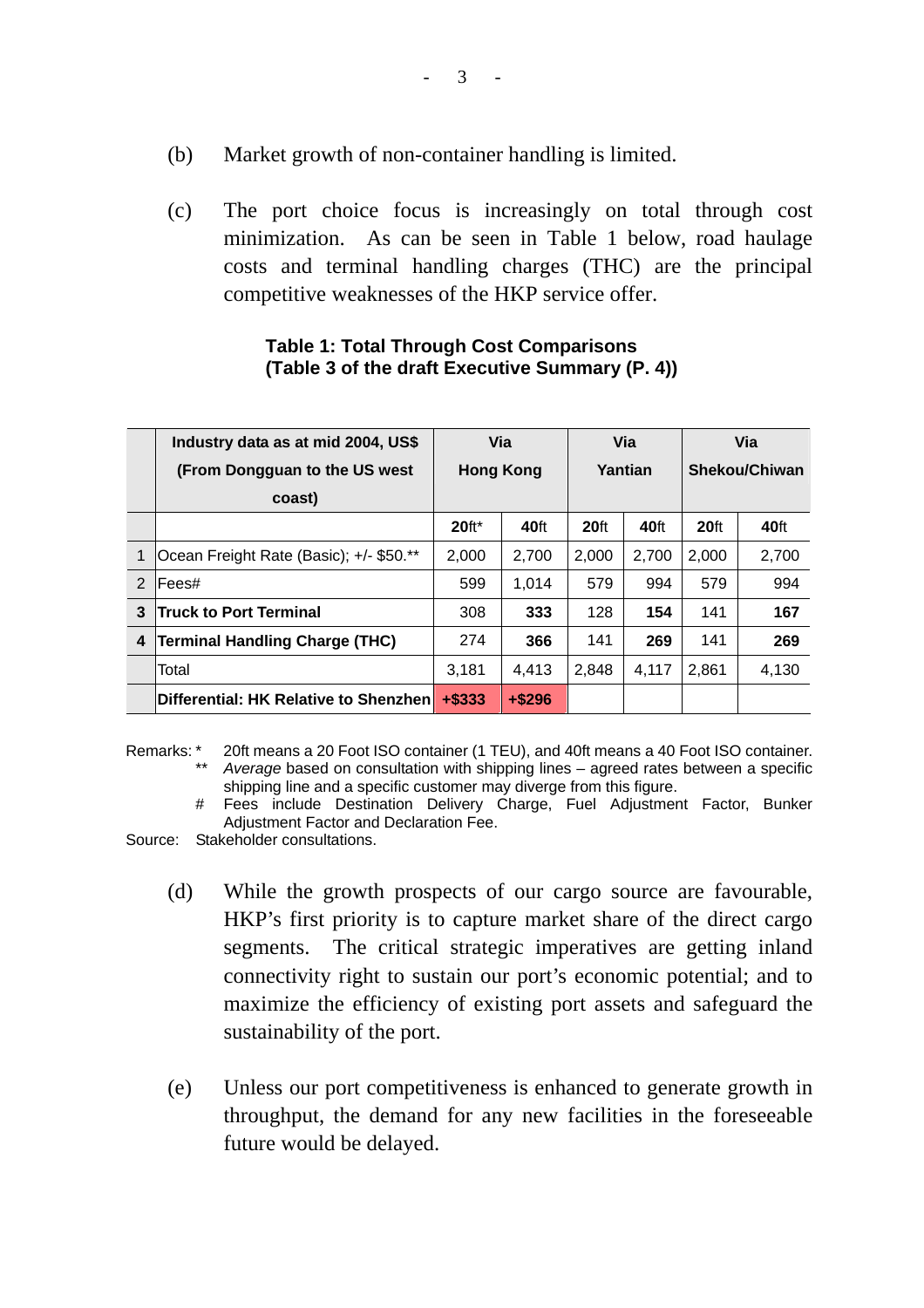(f) Freight traffic projections based on the port cargo forecast model under different scenarios were generated. The preferred forecast scenario is built on the continuation of existing trends taking into account committed projects; and a package of policy and investment initiatives to support the HKP's competitiveness (see paragraph 7). The preferred forecast scenario suggests that total Hong Kong container traffic could reach 23.4 million TEUs in 2005, 27.9 million TEUs in 2010 and 40.2 million TEUs in 2020.

### **RECOMMENDED STRATEGY**

6. The immediate and long-term initiatives to ensure HKP's success as recommended by the Study are:

- (a) **Immediate: Super-connectivity Initiative (SCI)** building on current initiatives and implement complementary measures to improve boundary crossing, raise efficiency of trucking movements and seek to review licensing and registration fees including those levied by the Guangdong authorities to reduce inland transport costs to HKP. Improving inland connectivity is critical to the port's future.
- (b) **Then: Hong Kong First** to create a formal process of representing, advocating and communicating HKP interests in the relevant stakeholder forums. The Hong Kong and Shenzhen ports serve the wider South China region. There is a shared interest in improving efficiency, avoiding excess capacity and keeping tariffs at a level that delivers regional economic benefits.
- (c) **Also: Power Port Initiative** focus on supporting port productivity improvements – especially Kwai Chung Container Port (KCCP) – with the HKSAR Government creating an enabling framework for operators to capture efficiency gains.
- (d) **Later: Port Rationalisation Initiative** focus on the Government working as a facilitator with the container terminal (CT) operators to consider, whilst not compromising competition, possible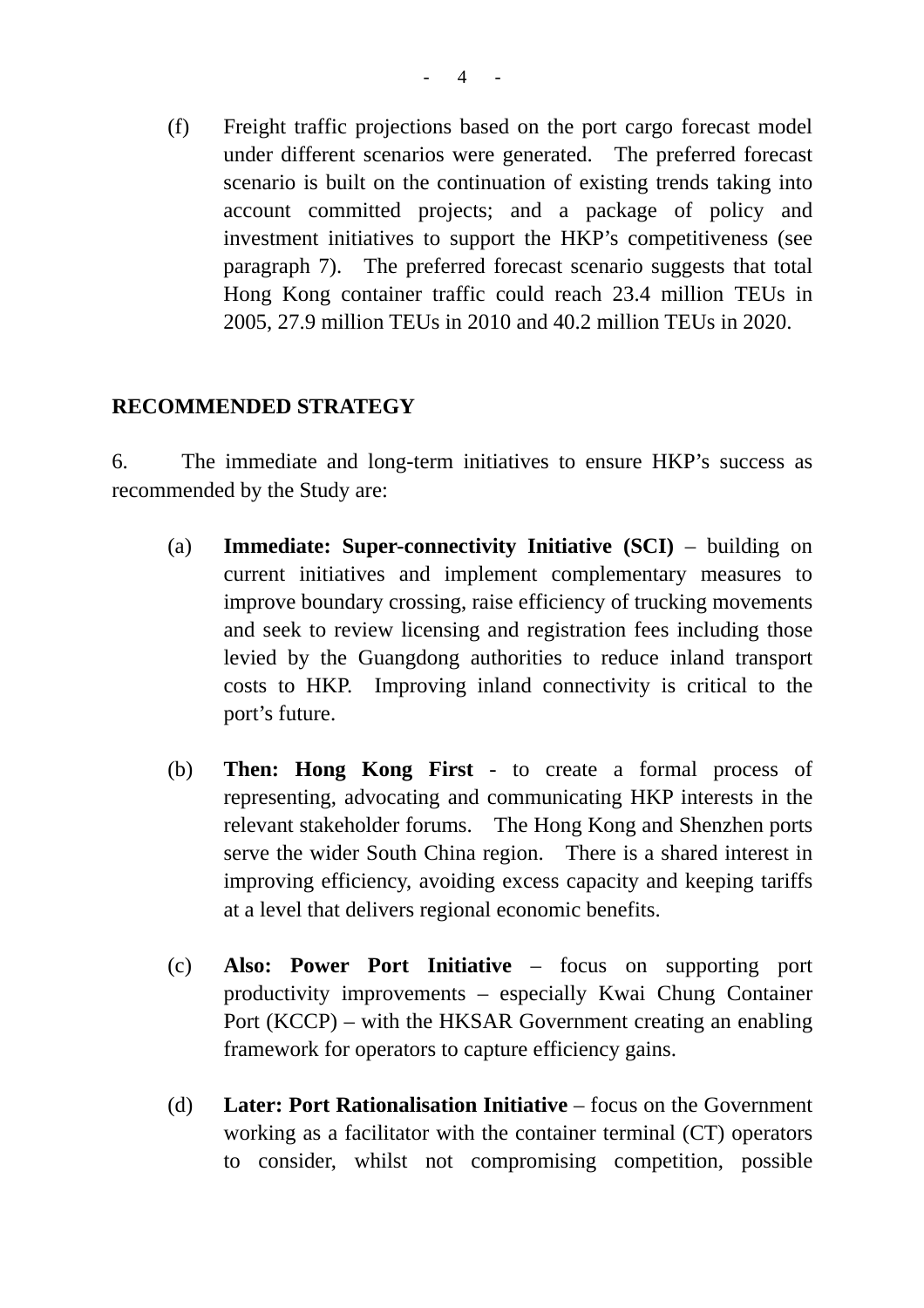measures on berth rationalization at KCCP so as to enhance productivity.

### **PORT EXPANSION**

7. HKP is undergoing change as cargo patterns vary as a result of regional development. Flexibility in the timing and extent of new facilities is needed now more than ever. Based on the preferred forecast scenario in paragraph 5(f), the Indicative Master Plan recommends that CT10 with 3 new container berths will be required by the first half of the next decade and 3 more in subsequent years.

8. Regarding the location of the future CT port, both options, namely Southwest Tsing Yi (SWTY) and Northwest Lantau (NWL), have their pros and cons, which are outlined in Table 2.

### **Table 2: Pros and Cons of the Southwest Tsing Yi Sites and Northwest Lantau**

|      | <b>Southwest Tsing Yi (SWTY)</b>          | <b>Northwest Lantau (NWL)</b>        |
|------|-------------------------------------------|--------------------------------------|
| Pros | 1. Potential to be financially and $ 1$ . | Potential to be financially and      |
|      | economically<br>viable with               | economically viable<br>with          |
|      | financial internal rate of return         | FIRR at 18% and NPV of               |
|      | (FIRR) at 12% and net present             | HK\$15.7 billion.                    |
|      | value (NPV) of HK\$12.8                   |                                      |
|      | billion.                                  | It offers capacity to 2030 and<br>2. |
|      |                                           | a better terminal layout than        |
|      | 2. It offers synergy with existing        | SWTY.                                |
|      | facilities<br>and<br>road<br>port         |                                      |
|      | infrastructure.                           | It is advantageously<br>3.           |
|      |                                           | positioned for west Pearl            |
|      |                                           | River Delta development.             |
|      |                                           |                                      |

**(Table 8 of the Draft Executive Summary (P. 17-19))**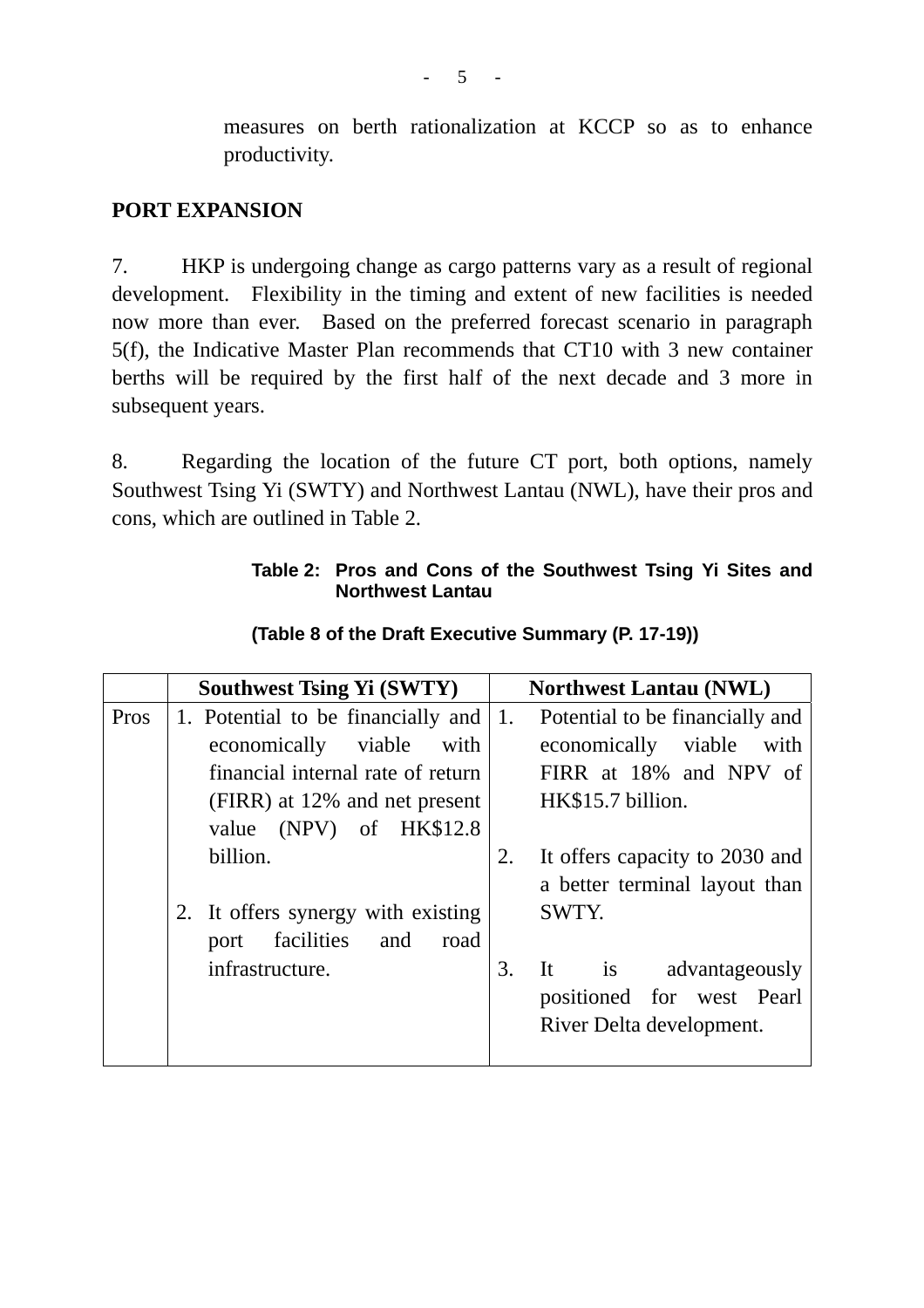|      | <b>Southwest Tsing Yi (SWTY)</b>                                                                   | <b>Northwest Lantau (NWL)</b>                                                       |
|------|----------------------------------------------------------------------------------------------------|-------------------------------------------------------------------------------------|
| Cons | 1. High land resumption costs and 1.                                                               | It would generate ecological                                                        |
|      | reprovisioning of existing uses                                                                    | impacts, in particular on the                                                       |
|      | would have impacts<br>on                                                                           | White<br>Chinese<br>Dolphin                                                         |
|      | development<br>costs<br>and                                                                        | habitat, and have visual                                                            |
|      | programme.                                                                                         | impact on an undeveloped                                                            |
|      |                                                                                                    | area.                                                                               |
|      | 2. There is limited expansion                                                                      |                                                                                     |
|      | opportunity beyond 2020.                                                                           | It creates a split port.<br>2.                                                      |
|      | 3. Possible impacts on Harbour<br>Area Treatment Scheme.                                           | 3.<br>It is dependent<br>on<br>new<br>strategic infrastructure, e.g.<br>the<br>Hong |
|      | 4. Impacts and cost on the<br>reprovisioning of oil depots<br>installations and other land<br>use. | Kong-Zhuhai-Macao Bridge.                                                           |
|      |                                                                                                    |                                                                                     |

9. In view of the ecological impacts, an ecology study is recommended for NWL to better assess these risks. Meanwhile, it is prudent not to rule out SWTY at this stage. A further review of port expansion options should be undertaken later.

10. The Study concludes that building new facilities without first addressing HKP's connectivity weakness is risky and unlikely to bring additional cargo and related benefits to Hong Kong.

### **RECOMMENDATION**

- 11. The recommended next steps are:
	- (a) address the cost differentials between HKP and neighbouring ports,
	- (b) update the port cargo forecasts using a more comprehensive methodology that takes into account latest developments and data regarding the demand and supply of facilities in South China, the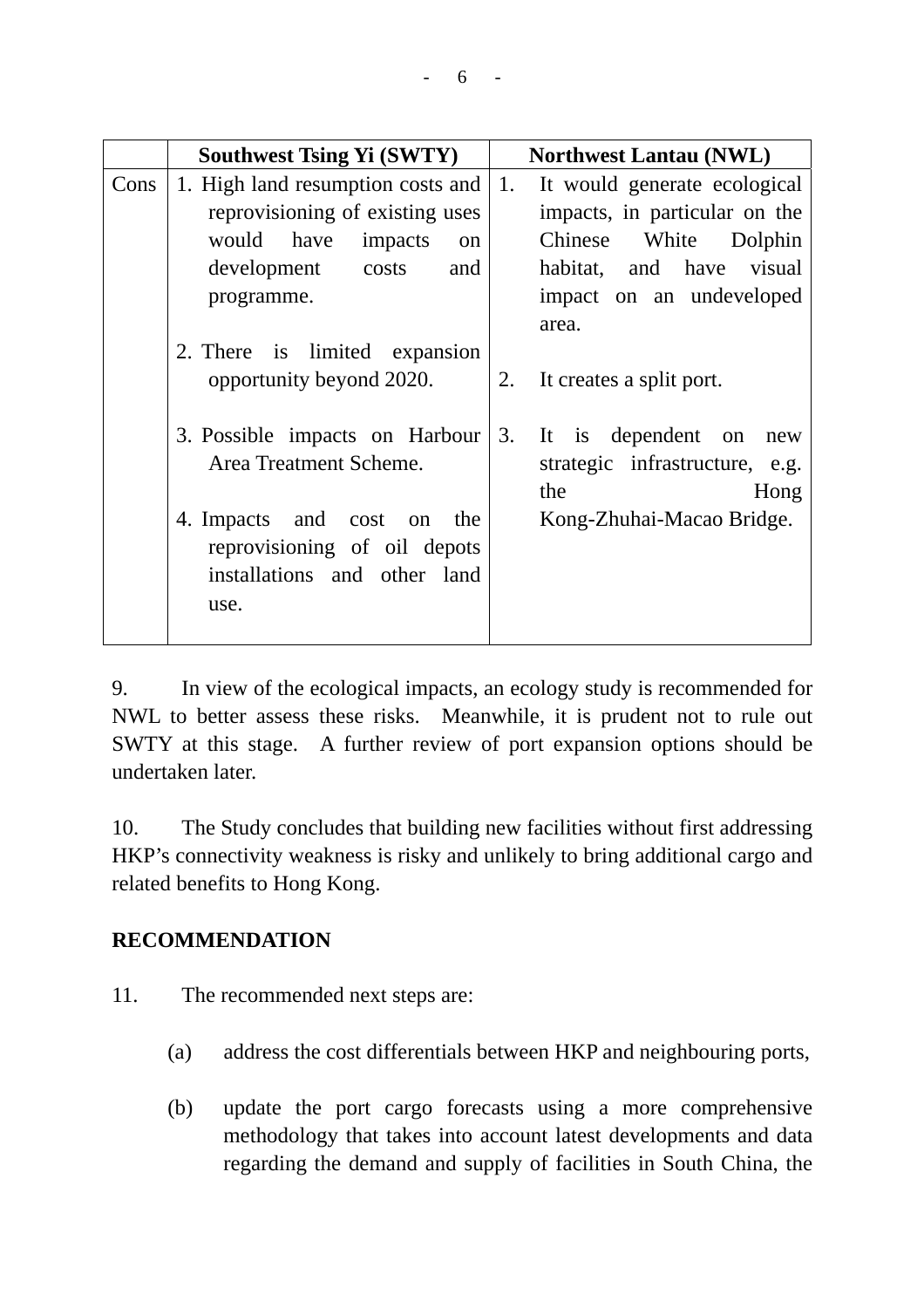competitiveness of HKP and the likely demand,

(c) conduct an ecology study on NWL as soon as practicable.

12. With regard to (a) in paragraph 11 above, the Government continues to facilitate the dialogue between the relevant parties on THC, and we have been consulting the stakeholders<sup>1</sup> on ways to reduce cross boundary haulage costs. One important initiative is to discuss with the Guangdong authorities the licensing, regulatory and customs requirements on HK cross-boundary truck through:

- (i) relaxation of the "4-up-4-down rule";
- (ii) relaxation of the "1-truck-1-driver rule";
- (iii) review of the indirect licensing scheme for cross boundary container trucks; and
- (iv) enhancement in inland customs services.

This initiative is strongly supported by the major trade and industry associations involved in trading, trucking and CT operations. We are proactively taking forward the proposals for discussion with the Guangdong authorities.

13. As regards (b) and (c) in paragraph 11, the Government is planning to take forward these recommendations.

### **CONSULTATION**

14. The findings and recommendations of the HKP2020 Study have been endorsed by the PDC, Logistics Development Council and Maritime Industry

 $\overline{a}$ <sup>1</sup> An industry proposal on reducing cross boundary trucking cost was submitted by 10 industry organizations, including the Container Transportation Employees General Union, Hong Kong Container Tractor Owner Association, Lok Ma Chau-Hong Kong Freight Association, Hong Kong (Cross Border) Transportation Drivers' Association, Hong Kong Container Terminal Operators Association, Goods Vehicle Fleet Owners Association Limited, Hong Kong Shippers' Council, Federation of Hong Kong Industries, Hong Kong Liner Shipping Association and Hong Kong Logistics Association, and the Hon Ms Miriam Lau on 28 September 2004. The Government is following up on the proposal through the SCI.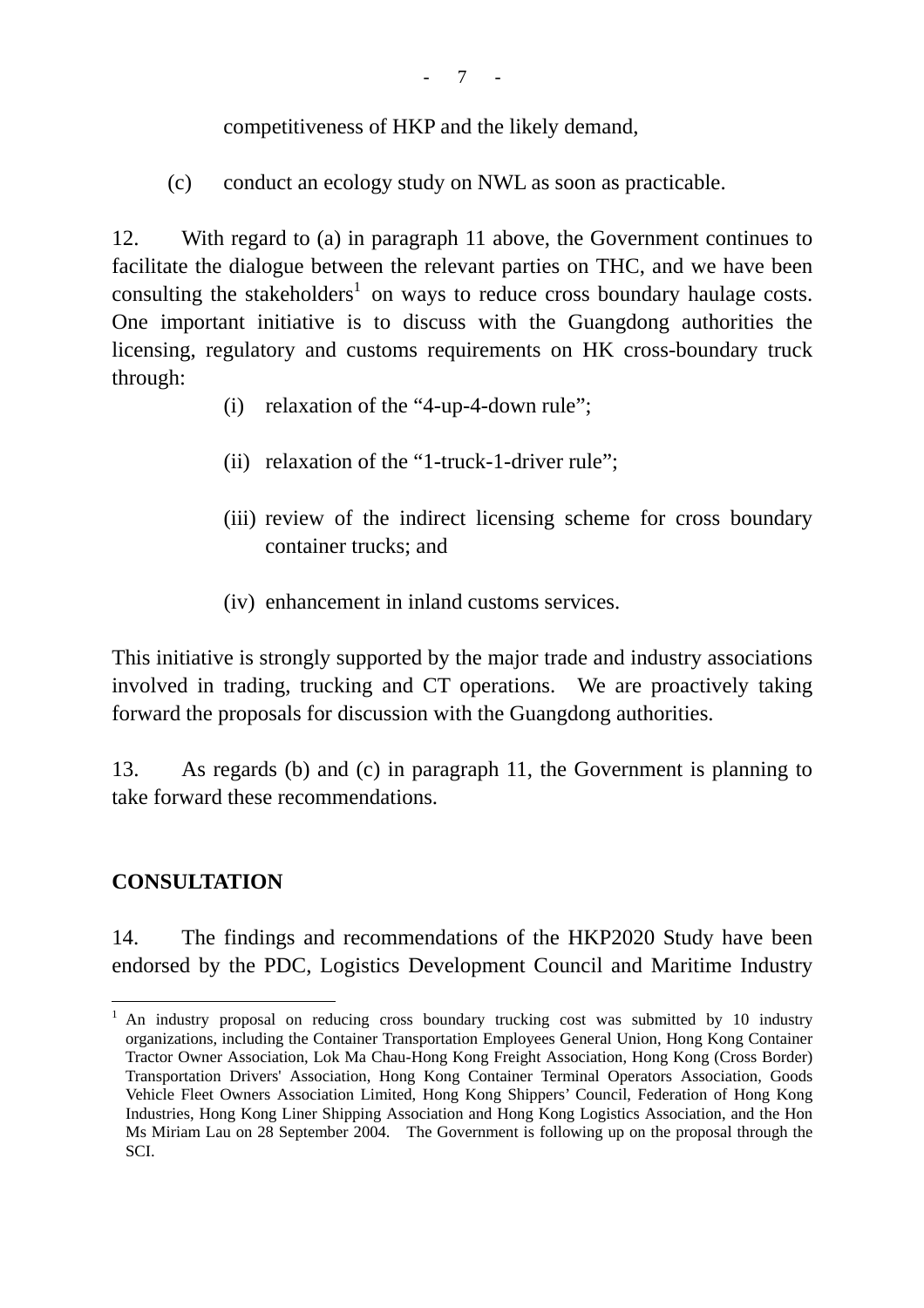Council. The Draft Executive Summary will be posted on the website of the PDC after it is presented to the LegCo Economic Services Panel for public consultation for about 3 months up to end of February 2005. After collecting the views of the industry and the public on the Study, we will further consult the stakeholders to work out an implementation programme. In the meantime, we will work on the recommendations in paragraph 12 above.

### **ADVICE SOUGHT**

15. Members are invited to note and comment on the findings and recommendations in the HKP2020 Study.

Economic Development and Labour Bureau 15 November 2004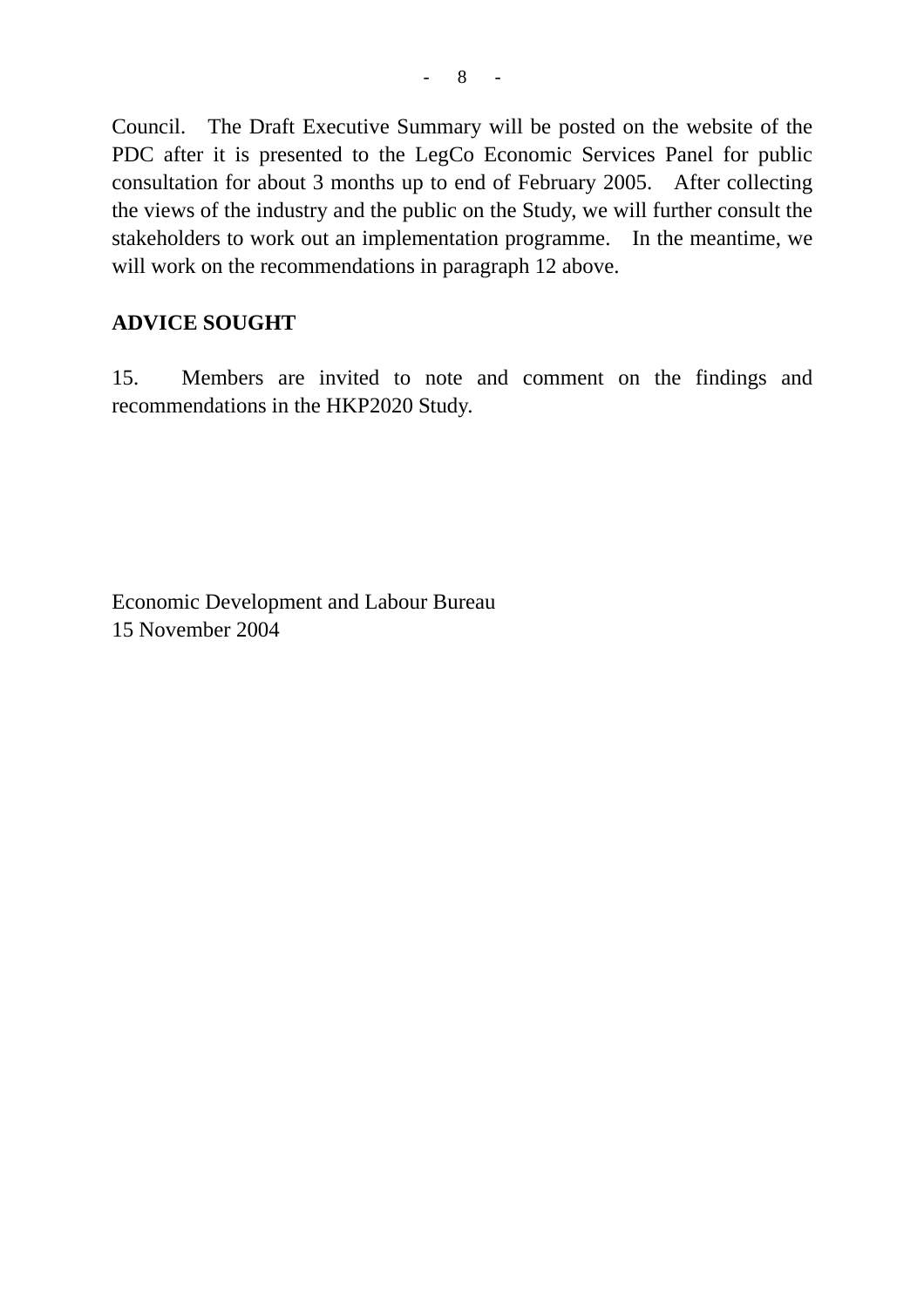Annex

# Study on Hong Kong Port – Master Plan 2020

# **Draft Executive Summary**

**Economic Development and Labour Bureau** 

November 2004





GHK (Hong Kong) Ltd 23/F, Neich Tower, 128 Gloucester Road, Wanchai, Hong Kong Tel: (852) 2868 6980 Fax: (852) 2530 4302

*email@ghkint.com.hk www.ghkint.com* 

In association with *Scott Wilson Limited*



*BMT Asia Pacific* 



*Insignia Brooke*, *Murray Harrison*, *State Development and Planning Comprehensive Transportation Research Institute and Atkins China Ltd.*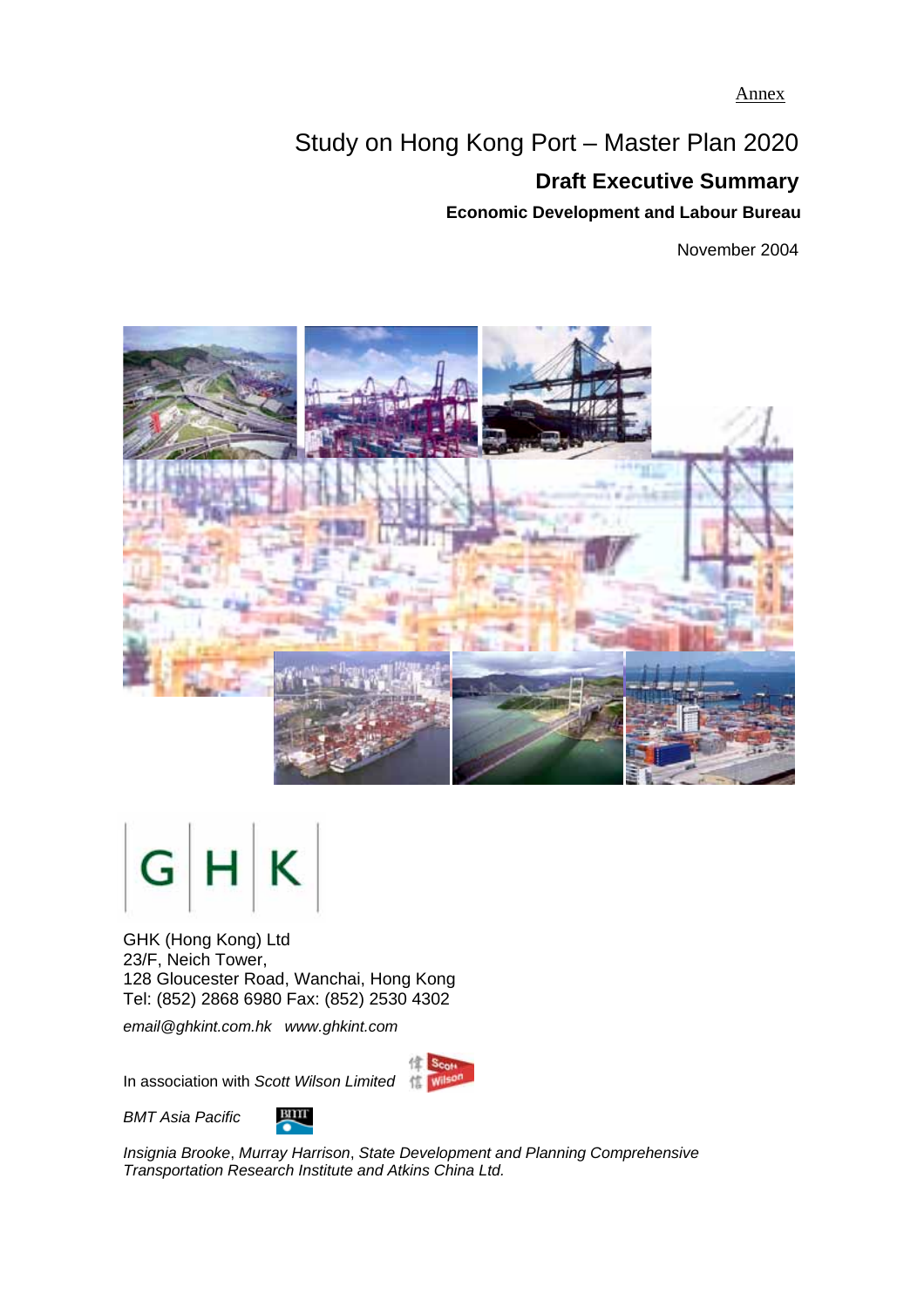# **TABLE OF CONTENTS**

| 1            |     |                                                                    |  |
|--------------|-----|--------------------------------------------------------------------|--|
| $\mathbf{2}$ |     |                                                                    |  |
|              |     |                                                                    |  |
|              | 2.2 |                                                                    |  |
|              |     | Reducing Inland Transport Costs is Mission Critical to Hong Kong's |  |
|              |     |                                                                    |  |
|              |     |                                                                    |  |
|              |     |                                                                    |  |
|              | 2.3 |                                                                    |  |
| 3            |     |                                                                    |  |
|              |     |                                                                    |  |
| 4            |     |                                                                    |  |
|              | 4.2 |                                                                    |  |
| 5            |     |                                                                    |  |
|              | 5.2 |                                                                    |  |
| 6            |     |                                                                    |  |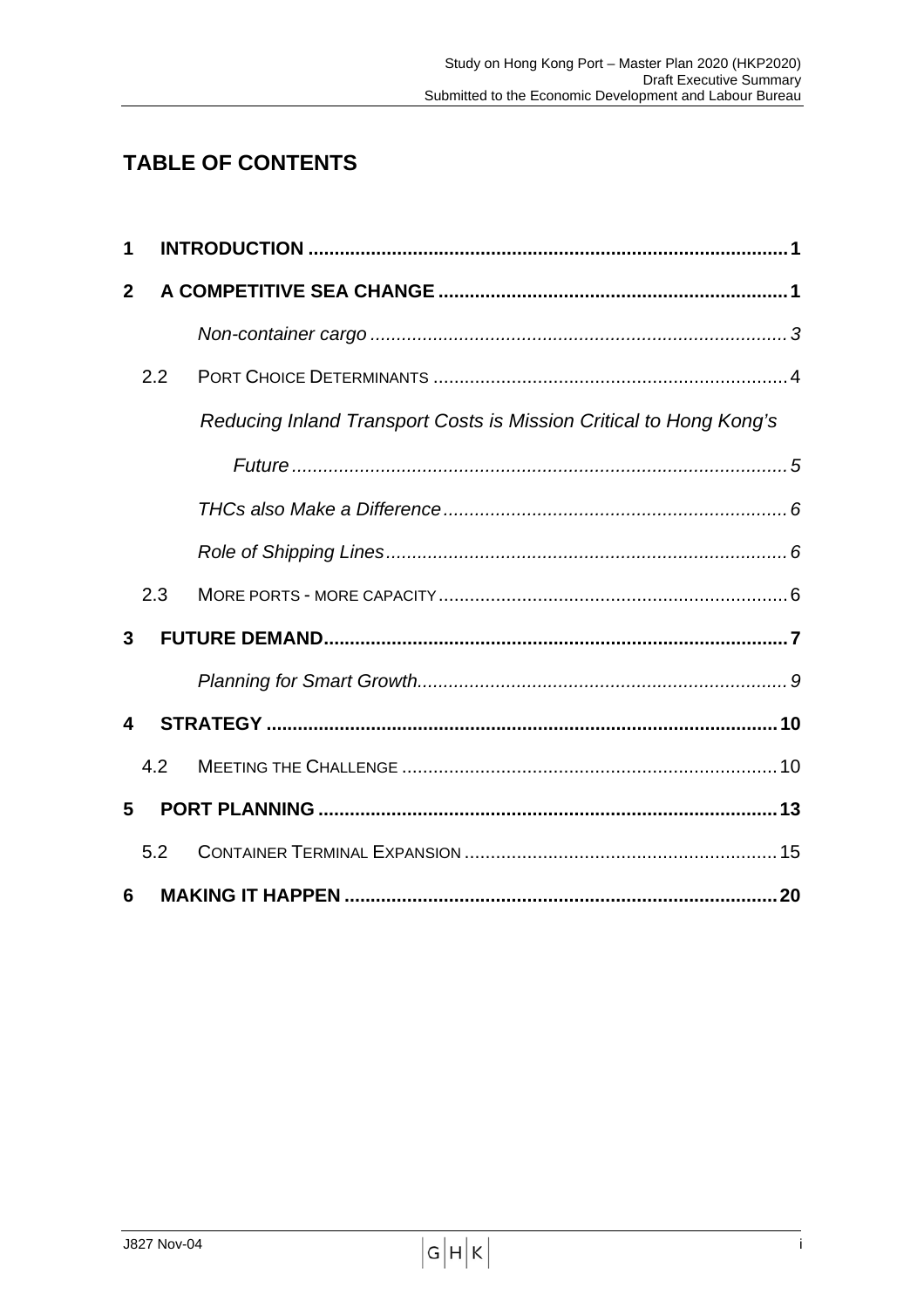# **1 INTRODUCTION**

- 1.1.1 This Executive Summary highlights the key findings and recommendations of the Study on Hong Kong Port – Master Plan 2020 (HKP2020) commissioned by the Economic Development and Labour Bureau and undertaken by GHK (Hong Kong) Ltd in partnership with Scott Wilson Limited.
- 1.1.2 The overall objective of HKP2020 is to formulate a competitive and sustainable strategy and master plan for port development over a 20-year planning time frame. **The critical priority is enhancing the competitiveness of existing port assets.** This will enable Hong Kong to:
	- retain a leading position in the provision of port services in South China;
	- ! provide a sound basis for further port expansion; and
	- **EXECUTE SUSTAINABLE ECONOMIC benefits for the HKSAR community.**
- 1.1.3 The strategy formulation process has involved extensive industry consultation and close liaison with the Port Development Advisory Group of the Port Development Council. We would like to express our thanks to all the stakeholders who gave freely of their time and insight. Their inputs have greatly enhanced the quality of this study.

# **2 A COMPETITIVE SEA CHANGE**

2.1.1 Hong Kong's port (HKP) is a defining feature of the Hong Kong Special Administrative Region (HKSAR) economy and indeed identity. Taking into account interactions between core port industries and the rest of the economy, the port core sector constituted around 4% of Hong Kong's GDP in 2002 and about 110,000 jobs, or 3.4% of total employment<sup>1</sup> is closely linked to the port. Against a background of sustained growth over much of the past decade, Hong Kong has established itself as a world leader in port management and operational expertise. **The future could be very different**.

### **Import / Export Cargo (Direct ocean Cargo) – the "Key Value Driver"**

2.1.2 Medium to long term trade growth prospects remain favourable for the region and the drivers of cargo base growth. Nevertheless, HKP is under threat as new port developments in Shenzhen capture market share of

 $\overline{a}$  $1$  Port core sector includes supporting activities for the port.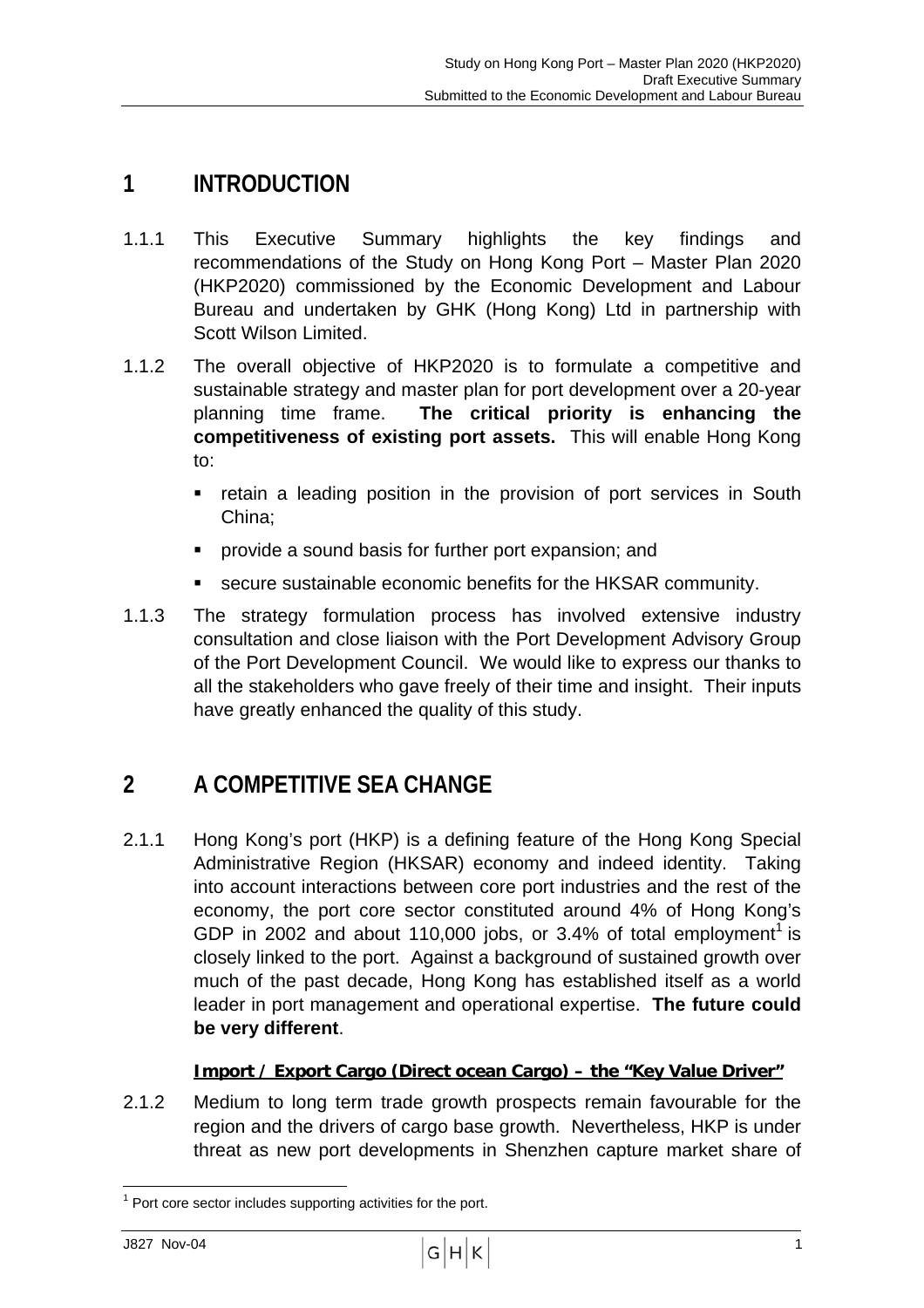the regional import / export cargo (direct ocean cargo) - the critical driver of port throughput and related activity. Over the period 1997–2002, whereas Hong Kong throughput grew at an average 5.6% per year, the corresponding figure for Shenzhen was 46% against a growth in the overall market of just over 11%. Figure 1 provides a visual summary of Hong Kong's performance in the key South China *direct ocean* cargo market – although it is still by far the dominant player, the rapid development of its competitor ports and Hong Kong's decrease in cargo share are conspicuous.

### **Figure 1 South China Direct Ocean Cargo: Hong Kong versus Shenzhen (& Guangzhou) Ports\***



Notes: South China Direct Ocean Cargo includes South China direct ocean cargo handled by Hong Kong, Shenzhen and Guangzhou (no ocean to ocean transhipment). TEU means Twenty-Foot Equivalent Unit, which is the standard unit for counting containers and for describing the capacities of container ships or terminals. One 20 Foot ISO container equals 1 TEU.

 \*Shenzhen ports account for the vast majority of throughput, as compared with Guangzhou.

### **Transhipment**

- 2.1.3 In the transhipment sector, Hong Kong's position has changed as direct port calls on the Mainland have reshaped shipping patterns. Hong Kong retains important advantages of having high service levels (quick turnaround times) and is well connected to other ports. However, the attractiveness of Shenzhen ports is increasing and recent streamlining of customs requirements for ocean to ocean transhipment at Yantian have helped heighten that port's competitiveness.
- 2.1.4 HKP's comparative advantage is under threat. Standing still is not an option, nor is reliance on capacity constraints at competitor ports.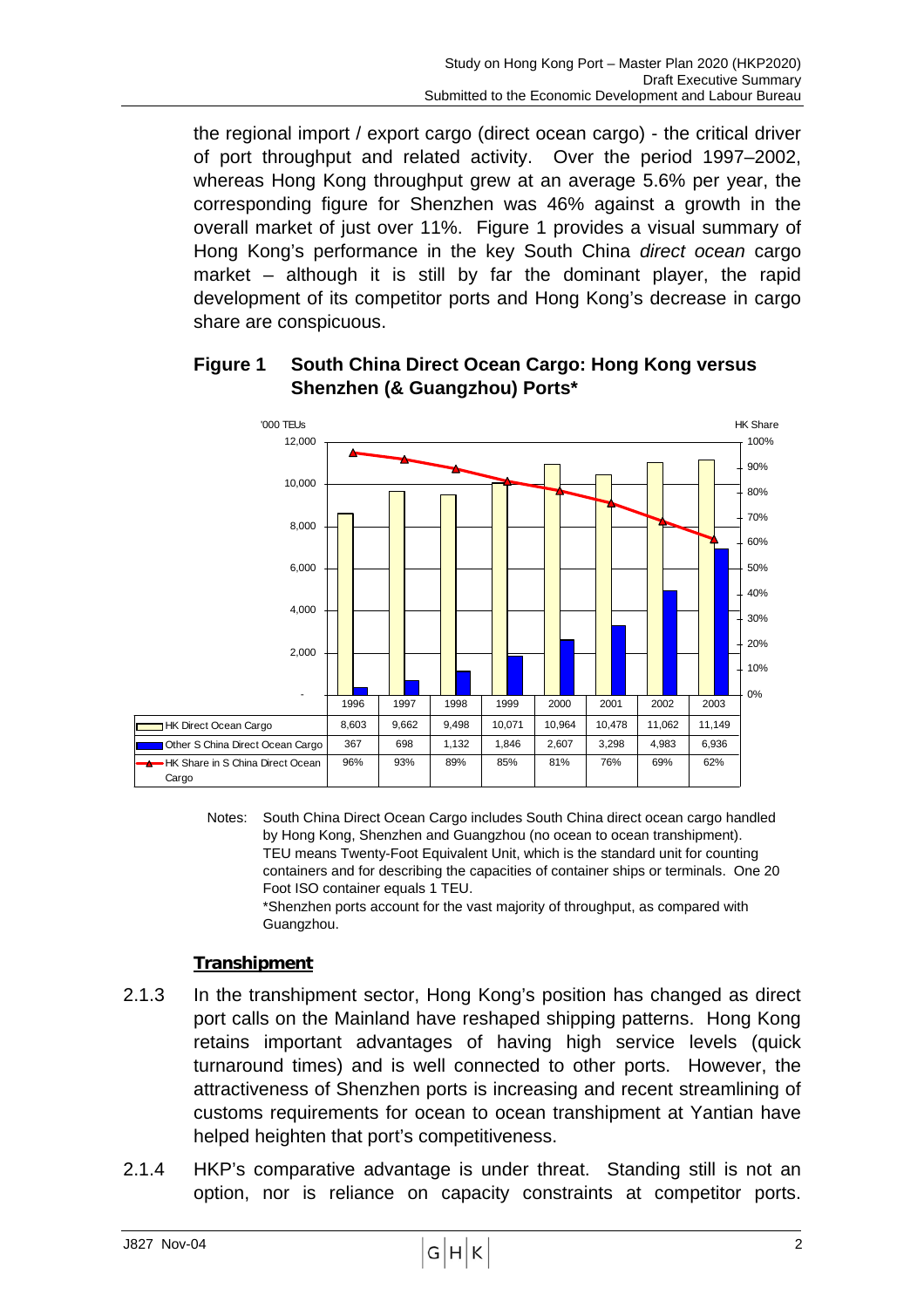Decisive and timely action is needed to regain its competitive advantage and secure future employment and wealth opportunities.

#### **Non-container cargo**

2.1.5 Market growth for non-container handling is limited. The major cargo types by tonnage are summarised in Table 1.

|                                                        | <b>(000 Tonnes)</b> | % Share |
|--------------------------------------------------------|---------------------|---------|
| <b>OCEAN</b>                                           |                     |         |
| Petroleum in liquid bulk (inbound)                     | 13,407              | 23%     |
| Coal in unpacked solid bulk (inbound)                  | 8,179               | 14%     |
| Iron and Steel in break bulk (inbound)                 | 7,388               | 12%     |
| Cement in unpacked solid bulk (inbound)                | 2,970               | 5%      |
| Others (inbound + outbound)                            | 5,678               | 10%     |
| Total*                                                 | 37,622              | 63%     |
| <b>RIVER</b>                                           |                     |         |
| Stone, sand, gravel (inbound, unpacked solid bulk)     | 9,714               | 16%     |
| Iron and Steel in break bulk (inbound and<br>outbound) | 5,122               | 9%      |
| Crude Materials (inbound and outbound)                 | 1,971               | 3%      |
| Fuels in liquid bulk (inbound and outbound)            | 1,047               | 2%      |
| <b>Others</b>                                          | 3,883               | 7%      |
| Total*                                                 | 21,737              | 37%     |
| <b>TOTAL, non-container</b>                            | 59,359              | 100%    |

| Table 1 | <b>Non-container Cargo, 2002</b> |  |  |
|---------|----------------------------------|--|--|
|---------|----------------------------------|--|--|

Note: \*numbers may not add up exactly due to rounding

2.1.6 The trends in most of the non-container traffic have been downward in recent years – Table 2. There are, however very specific reasons for some of the declines. In particular, there has been a steep fall in exports of petroleum from Hong Kong storage tanks to Mainland China, a substitution of gas for coal in electricity generation and fluctuations in the construction industry that determine cement and steel traffic.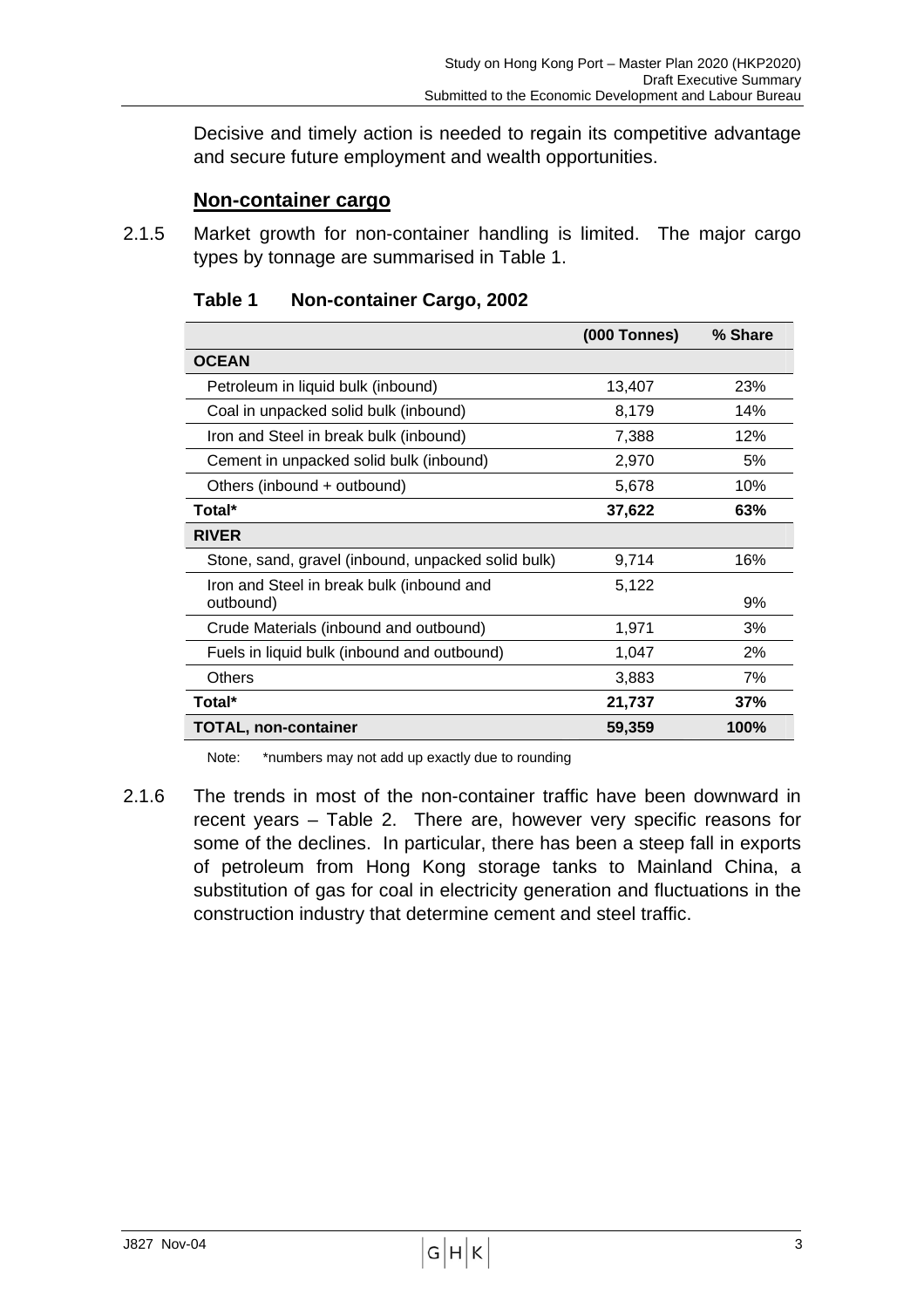|                   |        | $(% \mathbf{a})$ (% p.a.) |
|-------------------|--------|---------------------------|
|                   | Ocean  | <b>River</b>              |
| Dry Bulk          | $-1.5$ | $+4.1$                    |
| Liquid Bulk       | $-9.9$ | $-27.0$                   |
| <b>Break Bulk</b> | $-1.8$ | $+2.5$                    |
| <b>TOTAL</b>      | $-5.5$ | $-2.8$                    |

#### **Table 2 Trends in Non-Containerised cargoes at Hong Kong 1996-2002\***

Note: \*The growth/decline shown is based on three-year averages (1996-98 to 2000- 2002) because the fluctuations in bulk and general cargo traffic are often quite volatile from year to year and the use of averages gives a safer guide to overall trends.

### **2.2 Port Choice Determinants**

2.2.1 Increasingly, it is consignees and shippers who are making the port choice decision. The principal factors determining port choice from their perspective are ensuring that cargo is handled reliably (time definite) and total through costs are minimised. From a shipping line perspective, the immediate port client, vessel turnaround times, box exchanges and Container Handling Charges (CHCs) are the key factors. As port service quality, productivity and connections have started to converge between Hong Kong and Shenzhen ports, the focus is increasingly on total through cost minimisation. Table 3 summarises the current position regarding port choice cost comparisons. **Road haulage costs are the principal competitive weakness of HKP service offer followed by Terminal Handling Charges (THCs)** – Figure 2.

|               | Industry data as at mid 2004, US\$<br>(From Dongguan to the US west<br>coast) | Via<br><b>Hong Kong</b> |           | Via<br>Yantian   |       | Via<br>Shekou/Chiwa<br>n |       |
|---------------|-------------------------------------------------------------------------------|-------------------------|-----------|------------------|-------|--------------------------|-------|
|               |                                                                               | $20$ ft <sup>*</sup>    | 40ft      | 20 <sub>ft</sub> | 40ft  | 20 <sub>ft</sub>         | 40ft  |
|               | Ocean Freight Rate (Basic); +/- \$50.**                                       | 2,000                   | 2.700     | 2.000            | 2.700 | 2.000                    | 2.700 |
| $\mathcal{P}$ | lFees#                                                                        | 599                     | 1.014     | 579              | 994   | 579                      | 994   |
| 3             | <b>Truck to Port Terminal</b>                                                 | 308                     | 333       | 128              | 154   | 141                      | 167   |
| 4             | <b>Terminal Handling Charge (THC)</b>                                         | 274                     | 366       | 141              | 269   | 141                      | 269   |
|               | Total                                                                         | 3.181                   | 4.413     | 2.848            | 4.117 | 2.861                    | 4.130 |
|               | Differential: HK Relative to Shenzhen                                         | $+$ \$333               | $+$ \$296 |                  |       |                          |       |

| Table 3 |  | <b>Total Through Cost Comparisons</b> |  |
|---------|--|---------------------------------------|--|
|         |  |                                       |  |

Remarks: \*20ft means a 20 Foot ISO container (1 TEU), and 40ft means a 40 Foot ISO container.

> \*\**Average* based on consultation with shipping lines – agreed rates between a specific shipping line and a specific customer may diverge from this figure. #Fees include Destination Delivery Charge (DDC), Fuel Adjustment Factor (FAF),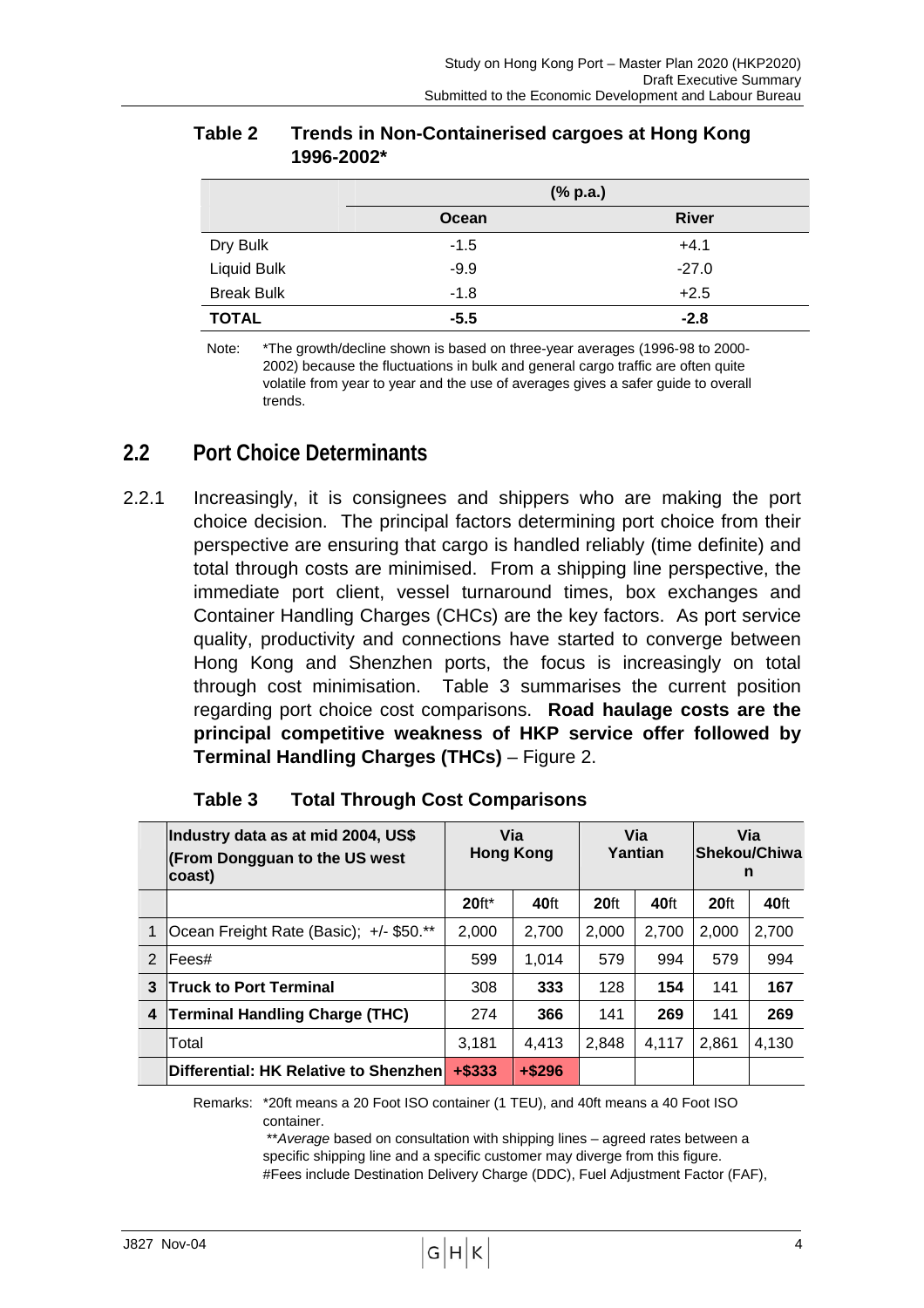Bunker Adjustment Factor (BAF) and Declaration Fee. Source: Stakeholder consultations.



### **Figure 2 Components of Cost Differentials, 2004**

### **Reducing Inland Transport Costs is Mission Critical to Hong Kong's Future**

2.2.2 Inland transport costs are the primary difference in the total through costs that determine cargo routing choices for cargo in South China. The high cost of road haulage to/from Hong Kong is due to regulatory controls governing cross–boundary moves (and business processes that derive from these) and market factors – Figure 3. **Cross-boundary transport costs to/from Hong Kong are far greater than the comparable costs in South China and this is the primary factor causing Hong Kong's port to lose the all important deep sea export cargo.** 



**Figure 3 Road Haulage: "The Costs of Crossing the Boundary"** 

Source: GHK based on stakeholder consultations and published data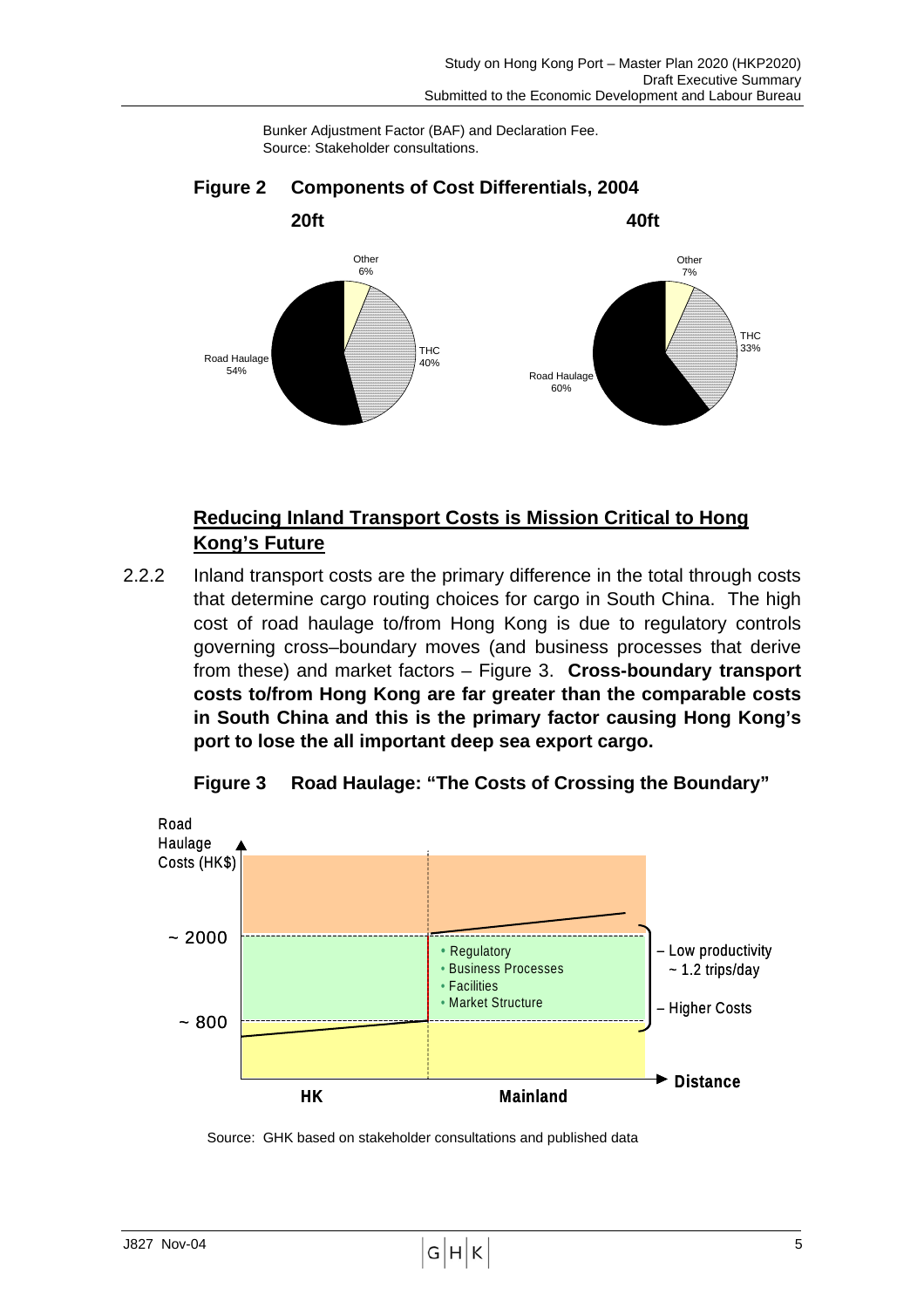### **THCs also Make a Difference**

- 2.2.3 Hong Kong's competitive weakness is further underscored by THCs. The principal issues for Hong Kong are:
	- The THCs in Hong Kong are substantially higher than in Shenzhen ports; and
	- Reductions in CHCs in Hong Kong may not translate into reductions in THCs.

### **Role of Shipping Lines**

2.2.4 Shipping lines also play an important part in shaping the port competitiveness strategies. Shipping lines have consolidated into larger groups and / or alliances. On the one hand, shipping line consolidation is driven by economies of scale through larger vessel sizes which in turn require port operations to be upgraded. This trend of increasing vessel size is expected to continue up to "Suezmax" vessels (12,000TEU), over the planning period (see Table 4). Port services need to respond to these new requirements to meet minimum service standards of the shipping lines. On the other hand, shipping lines have increased their bargaining power relative to port operators, pressing for lower CHCs and world class services. Locking in the major shipping lines through terminal operating leases or "virtual dedicated terminals" is a key element of competitive port strategy. Ultimately, shipping lines have to be responsive to their customers and follow the cargo thus further emphasising the critical importance of getting the whole cost equation right.

|           | <b>TEU</b> | Length overall -<br>Draught - Beam | <b>World Class Port Handling</b><br><b>Benchmarks</b> |
|-----------|------------|------------------------------------|-------------------------------------------------------|
| Current   | 8,000      | $-323m$                            | Depth: 16m                                            |
|           |            | $-14.5m$                           | • Quay lengths: 350m                                  |
|           |            | $-42.8m$                           | • Moves per hour: 150                                 |
| $2010 -$  | 12,000     | $-400m$                            | Depth: 17m                                            |
|           |            | $-15.5m$                           | • Quay lengths: 425m                                  |
|           |            | $-54m$                             | • Moves per hour: 200                                 |
| Long Term | 18,000     | $-400m$                            | Depth: 23m                                            |
|           |            | $-21m$                             | Quay lengths: 425m                                    |
|           |            | 60m                                | Moves per hour: 300                                   |

**Table 4 Vessel Technology and Port Services** 

### **2.3 More ports - more capacity**

2.3.1 At the time of planning for Hong Kong's Container Terminal 9 (CT9), there were few alternative development options in South China. Port development in Shenzhen was at an early stage. This is no longer the case and the next 1-6 years will see a dramatic expansion of capacity in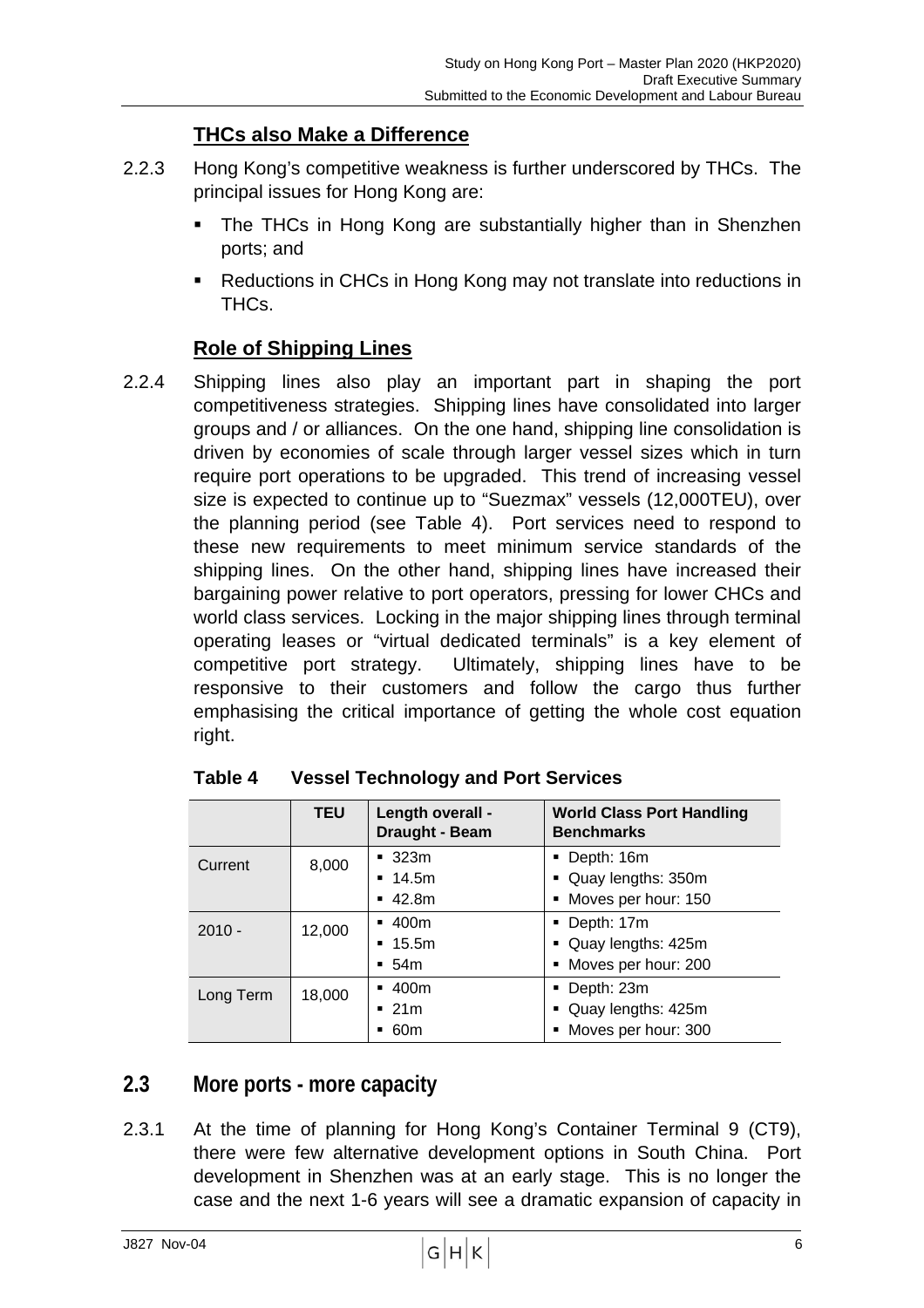the Pearl River Delta (PRD). Between 2004 and 2010, total Container Terminal (CT) capacity is likely to increase by over 44%, reaching 41.2m TEUs. While HKP operators are also the principal operators in Shenzhen and have an interest in "managing expansion", greater capacity is likely to exert a downward pressure on tariffs across the region and reshape the provision of port services both in Hong Kong and the wider region.

#### **Competing Port "Offers"**

2.3.2 Service quality continues to converge between Hong Kong and Shenzhen ports and there is downward pressure on tariffs. Minimum customer service requirements can be achieved at both Hong Kong and Shenzhen ports. In effect, port services purchasing decisions are increasingly price sensitive. The position of Hong Kong relative to its immediate competitors is summarised in Table 5. The challenge for Hong Kong is to refashion its value proposition to port customers - **the critical strategic imperatives are to maximise the efficiency of existing assets safeguarding the sustainability of the port.**

|                                                                      | <b>Hong Kong</b>                                                          | <b>Shenzhen</b>                                                                                     |
|----------------------------------------------------------------------|---------------------------------------------------------------------------|-----------------------------------------------------------------------------------------------------|
| <b>Inland Transport</b><br>Linkages                                  | High cross-boundary costs                                                 | Lower road haulage costs                                                                            |
| <b>Shipping Line Charges</b><br><b>Terminal Handling</b><br>Charges) | THCs are a barrier – may be<br>convergence over medium<br>term            | THCs at Shenzhen ports tend<br>to be lower                                                          |
| <b>Port Tariffs</b><br>(Container Handling<br>Charges)               | CHCs are converging                                                       | Advantage eroding as CHCs<br>converge                                                               |
| <b>Port Service Quality</b>                                          | High quality but as Shenzhen<br>ports develop the gap will be<br>narrowed | Service quality is converging<br>with HK                                                            |
| <b>Regulatory Environment</b>                                        | Simple and transparent                                                    | Regulatory environment is<br>improving fast and should<br>drive convergence                         |
| <b>Productivity</b>                                                  | Land & environmental<br>constraints limit productivity<br>improvements    | More land available to support<br>CT productivity and relatively<br>little environmental regulation |
| <b>Expansion</b>                                                     | New berths are expensive -<br>focus on efficiency gains                   | CT development costs are<br>lower                                                                   |

| Table 5 | A Shift in Comparative Advantage |  |
|---------|----------------------------------|--|
|         |                                  |  |

Advantage

# **3 FUTURE DEMAND**

 $\overline{a}$ 

3.1.1 The future market for port services is marked by the favourable growth prospects of the cargo base and increased competition for Hong Kong. Growth of the cargo base is generally expected to be robust over much of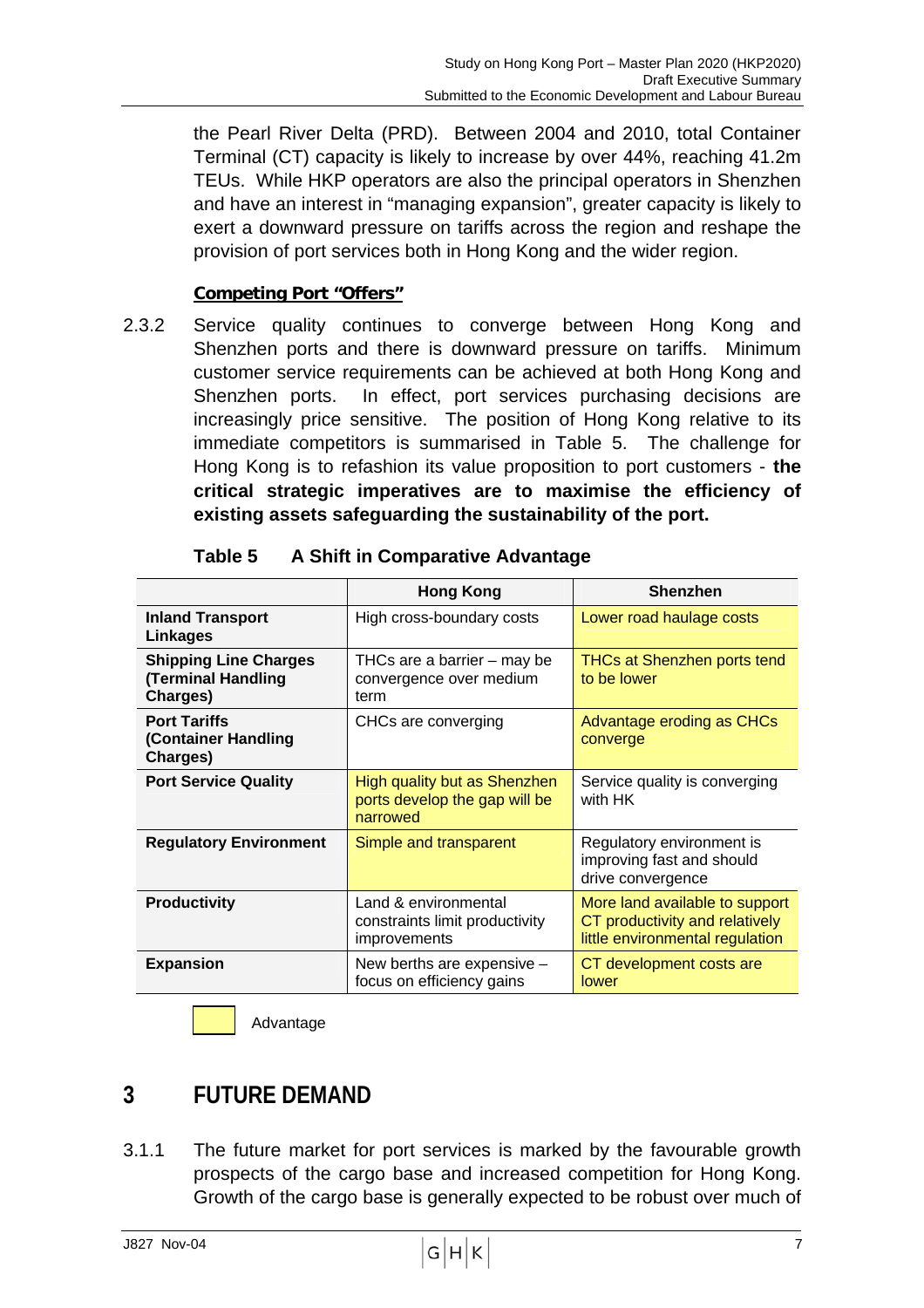the planning period with a tapering of growth rate as the regional economy matures. Globalisation and the Mainland's continuing process of liberalisation (including the impacts of WTO accession) are the key drivers of trade growth in the port hinterland. The basic planning parameters are:

- ! Growth in world trade in manufacturing goods: 9% average per annum;
- ! Strong growth in Guangdong exports and imports: 10% average per annum, falling to 7% average 2010 to 2020.
- 3.1.2 **The challenge is for Hong Kong to capture market share of the direct cargo segments in the first instance** and transhipment in the second. Traffic projections based on the Port Cargo Forecasts (PCF) model under different scenarios were generated in Table 6. The basic steps were:
	- ! Forecast traffic based on a continuation of existing trends (in terms of competitiveness between HKP and Shenzhen, growth in throughputs, etc.);
	- ! Re-run the forecast incorporating the potential impact of committed programmes and projects (Scenario A - "do nothing more"); then
	- Re-run the forecast incorporating a package of competitiveness enhancement measures designed to increase Hong Kong's market share and that are assumed to work as planned (Scenario B - "maximum competitiveness");
	- ! Re-run the forecast traffic allowing for variations in the degree of control and effectiveness of the competitiveness enhancement measures – in effect, applying a discounting factor to the effectiveness of the proposed measures and creating a range of potential traffic patterns (Scenarios B1, B2, C1, C2); and finally
	- Identify a preferred planning scenario to quide port planning.
- 3.1.3 Table 6 provides further details, including the projections under the different scenarios.

| <b>Scenario</b> | <b>Key Parameters</b>                                                                                                                                                                                                                             | <b>Growth</b> | <b>Volume in TEU M</b> |       |       |       |
|-----------------|---------------------------------------------------------------------------------------------------------------------------------------------------------------------------------------------------------------------------------------------------|---------------|------------------------|-------|-------|-------|
|                 |                                                                                                                                                                                                                                                   | $(02 - 20)$   | 2005                   | 2010  | 2015  | 2020  |
| Scenario A      | Existing trends <i>plus</i> committed<br>infrastructure (but otherwise assuming<br>no competitiveness enhancement<br>measures)<br>• Shenzhen Western Corridor<br>• Cross-Boundary Initiatives<br>• The Hong Kong-Zhuhai-Macao (HK-Z-<br>M) Bridge | 3.5%          | 22.84                  | 26.14 | 31.94 | 35.32 |
| Scenario B1     | Built on Scenario A, but with                                                                                                                                                                                                                     | 5.0%          | 24.82                  | 30.64 | 40.38 | 46.46 |

**Table 6 Future Port Traffic Scenarios**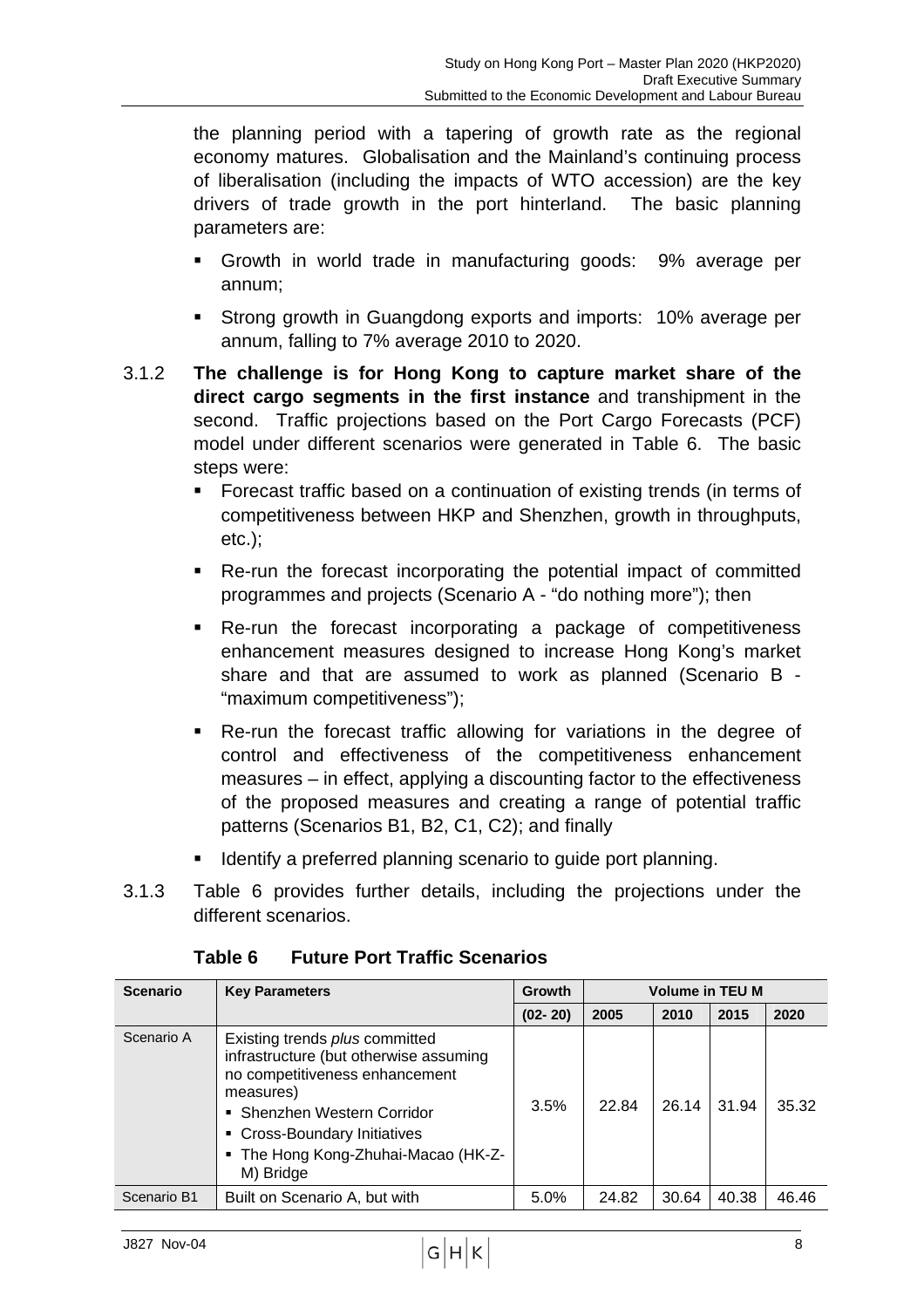|                                                    | competitiveness enhancement<br>measures including those outside HK<br>control and assuming that measure are<br>fully effective:<br>• Seamless cross-boundary formalities<br>• Reduce trucking operating costs<br>Increased triangulation (better<br>٠<br>matching of empty and laden<br>containers)<br>• Lock-in major port users<br>Modify/enhance port assets to ensure<br>flexibility and efficient servicing of<br>large vessels |      |       |       |       |       |
|----------------------------------------------------|--------------------------------------------------------------------------------------------------------------------------------------------------------------------------------------------------------------------------------------------------------------------------------------------------------------------------------------------------------------------------------------------------------------------------------------|------|-------|-------|-------|-------|
| Scenario B <sub>2</sub>                            | Same as Scenario B1 but excluding<br>"increased triangulation"                                                                                                                                                                                                                                                                                                                                                                       | 4.7% | 23.83 | 29.14 | 38.27 | 43.51 |
| Scenario C1                                        | All the enhancement measures under<br>Scenario B1 are only partially (60%) effective                                                                                                                                                                                                                                                                                                                                                 | 4.5% | 24.03 | 28.84 | 37.00 | 42.00 |
| Scenario C <sub>2</sub><br>(Preferred<br>Scenario) | Same as Scenario B2, but measures are<br>only partially (60%) effective                                                                                                                                                                                                                                                                                                                                                              | 4.2% | 23.44 | 27.94 | 35.74 | 40.23 |

### **Planning for Smart Growth**

- 3.1.4 It is prudent to expect market shares to converge between Hong Kong and Shenzhen ports. Within that context Hong Kong needs to plan for smart growth – economically beneficial and profitable growth of port traffic. The preferred scenario C2 is built on: $2$ 
	- The "continuation of existing trends" taking into account committed projects; and
	- ! A package of policy and investment initiatives to support the Hong Kong port's competitiveness (see next section).
- 3.1.5 The forecast results of the preferred scenario suggest that:
	- Total Hong Kong ocean container throughput could increase from 13.9m TEUs in 2002 to 31.8m TEUs in 2020. However, as the base expands, the annual growth rate is expected to slow down from 5.7% during 2010-15 to 3.4% during 2015-20.
	- ! Hong Kong's river trade volume is expected to increase from 5.2m TEUs in 2002, to 8.5m TEUs in 2020.
	- ! Total Hong Kong container traffic is forecast to reach 23.4m TEUs in 2005, 27.9m TEUs in 2010 and 40.2m TEUs in 2020.

 $\sim$  J827 Nov-04 9

**<sup>2</sup>**<br><sup>2</sup> It is critical that the port planning process is focused on competitiveness and the actions needed to achieve this. In this regard it is not helpful to focus simply on a "base case", as all the actions required to enhance HKP's competitiveness are an integral part of a "realistic" port planning programme. However, the B Scenario assumes that a range of initiatives, some outside HK Government control, are fully effective – this is clearly towards the upper end of likely throughput projections. The C2 Scenario includes a number of enhancement measures – i.e. "planning for success", however it acknowledges that measures may not be fully effective and that certain measures may not be implemented as the Hong Kong Government has little control over them. As such, it has been selected as the preferred projection for planning purposes.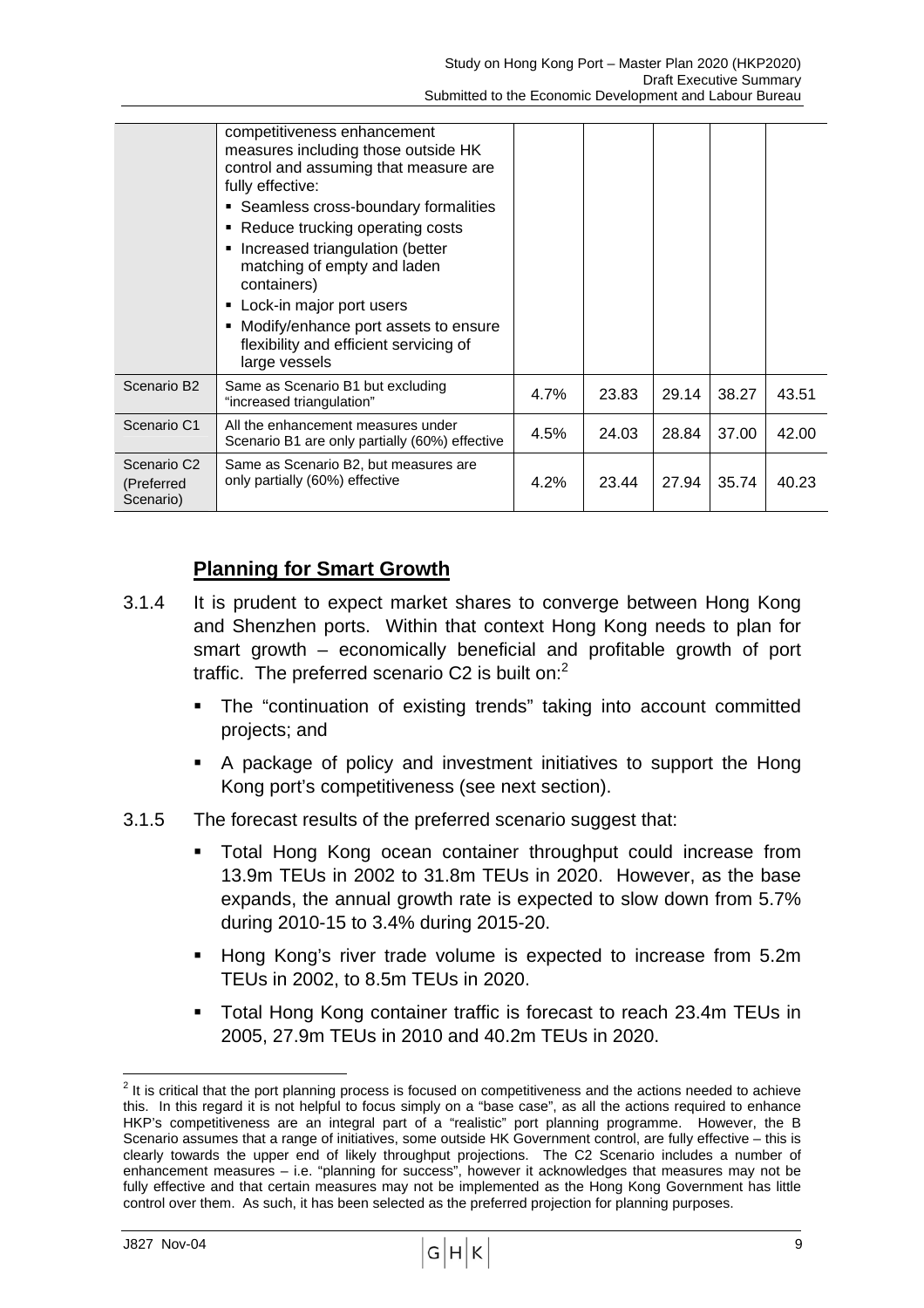- ! Due to the competition from Shenzhen ports, the share of the South China direct ocean cargo base routing via HKP is expected to fall from 66% in 2005, to 57% in 2010 and 51% in 2020.<sup>3</sup>
- 3.1.6 **These forecasts are** *not* **a given**. They are dependent on a number of competitiveness enhancement measures being implemented – critically, measures to improve HKP's connectivity to its hinterland. If immediate progress is not made on this issue, then throughput is likely to be substantially reduced. The demand for any new facilities in the foreseeable future would then be delayed.

# **4 STRATEGY**

- 4.1.1 The overriding objective for Hong Kong is to have a port sector that is a successful, safe, sustainable and a major contributor to the wealth of Hong Kong and the wider South China region. **The key policy driver is that the provision of port services and facilities should be market driven***.* Within this context the *guiding principles* of HKP's strategy are:
	- **Efficiency:** Improving the efficiency of port services to best meet demand.
	- ! Competitiveness: The focus of the strategy is to support and enhance the competitiveness of Hong Kong's port and related service offers;
	- ! Partnership: Working with the private sector to ensure the delivery of world-class port services.
	- **EXEC** Sustainability: Ensuring the port makes a positive and lasting contribution to economic and social well being, without unacceptable environmental impacts.

### **4.2 Meeting the Challenge**

- 4.2.1 The report identifies a number of short, medium and long-term priorities to ensure HKP's continued success. These are:
	- **Super-connectivity Initiative (SCI)** building on current initiatives and implement complementary measures to improve boundary crossing, raise the efficiency of trucking movements and review licensing and registration fees (including increased separation of container movements from vehicle movements to improve circulation and triangulation of empties in the PRD) thus reducing inland transport costs to HKP. These initiatives are described in Table 7.

 $J827$  Nov-04 10

 3 As Figure 1 illustrated, HK's share of the South China Direct (Import / Export) cargo in 2003 was estimated to *already* have dropped to 62%. The PCF was undertaken using 2002 as the base year and it is clear that in the short-term, HK's competitiveness and market share have been declining more quickly than projected under the C2 planning scenario. The need for action is clear if the C2 Scenario is to be realised.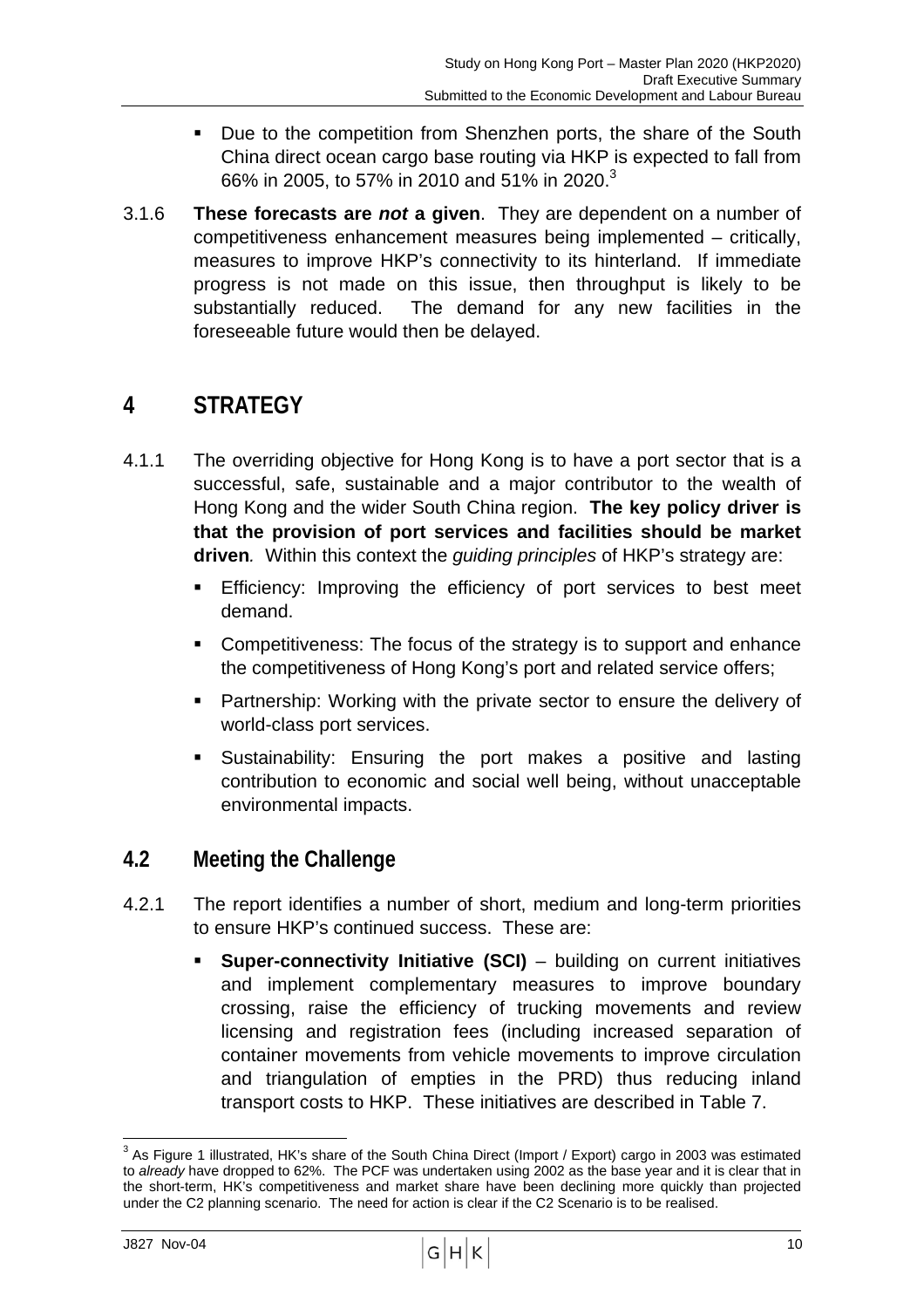| <b>Current Initiatives</b>                                                                                                                                                                                                                                                                                                                                                                                                                                                                                 | <b>Proposed Initiatives</b>                                                                                                                                                                                                                                                                                                                                                                                                                                                                                                                                        |
|------------------------------------------------------------------------------------------------------------------------------------------------------------------------------------------------------------------------------------------------------------------------------------------------------------------------------------------------------------------------------------------------------------------------------------------------------------------------------------------------------------|--------------------------------------------------------------------------------------------------------------------------------------------------------------------------------------------------------------------------------------------------------------------------------------------------------------------------------------------------------------------------------------------------------------------------------------------------------------------------------------------------------------------------------------------------------------------|
| ■ 24 hour opening of boundary crossings<br>and increased number and capacity of<br>crossing points<br>• Substantial reductions in vehicle<br>clearance times at the boundary<br>• Greater flexibility in separating container<br>movements in the PRD from Hong Kong<br>vehicle movements (container exchange<br>depots)<br>• Pre-clearance arrangements for land and<br>barge containers<br>• Fast track clearance for empty containers<br>• Fast track clearance for electronically<br>sealed containers | Improving circulation and<br>٠<br>triangulation of empties in the PRD:<br>widespread separation of container<br>movements from vehicle<br>movements $-$ e.g. numerous<br>locations (depots / logistics parks /<br>inland freight village at convenient<br>locations in PRD) where empty and<br>laden containers can be exchanged,<br>including haulage matching between<br>Mainland and cross-boundary<br>truckers<br>Review licensing arrangements and<br>п<br>fees<br>Improving barge services<br>Improving documentation &<br>Electronic Document System (EDS). |

#### **Table 7 SCI – Current and Proposed Initiatives**

- ! **Hong Kong First** to create a formal process of representing, advocating and communicating HKP interests in the relevant stakeholder forums.<sup>4</sup> The Hong Kong and Shenzhen ports serve the wider South China region. There is a shared interest in improving efficiency, avoiding excess capacity and keeping tariffs at a level that delivers regional economic benefits.
- **Power Port Initiative (PPI)** focused on supporting port productivity improvements – especially Kwai Chung Container Port (KCCP) – with the Hong Kong Government creating an enabling framework for operators. The emphasis is on improving the existing operations through planning support and aiding CT operators implement changes to land and transport infrastructure that will enhance productivity.
- **Port Rationalisation Initiative (PRI)** focused on the government working as a facilitator with the CT operators to address land issues related to fragmentation of terminals at KCCP, whilst not compromising competition.<sup>5</sup> The emphasis is on identifying possible long-term berth rationalisation measures, if any, that can take productivity growth of KCCP further.
- **Port Expansion** The new competitive landscape makes investment planning more uncertain. There is also a greater appreciation of ensuring that future port expansion is sustainable. Commercial and environmental risks need to be appropriately balanced and the

 $J827$  Nov-04 11

 $\overline{a}$ 

 $<sup>4</sup>$  In the first instance this should be via existing forums: e.g. The Port Development Council (PDC) and its</sup> Port Development Advisory Group (PDAG), Hong Kong / Guangdong Co-operation Joint Conference, Mainland/HKSAR Conference on Coordination of Large Scale Infrastructure Development, etc. 5

<sup>&</sup>lt;sup>5</sup> For example, current licensing requirements raise inter-terminal trucking costs, including transfers between terminals owned by the same operators. The Government may consider changing the licensing requirements to facilitate inter-terminal trucking within the Kwai Chung Container Port area.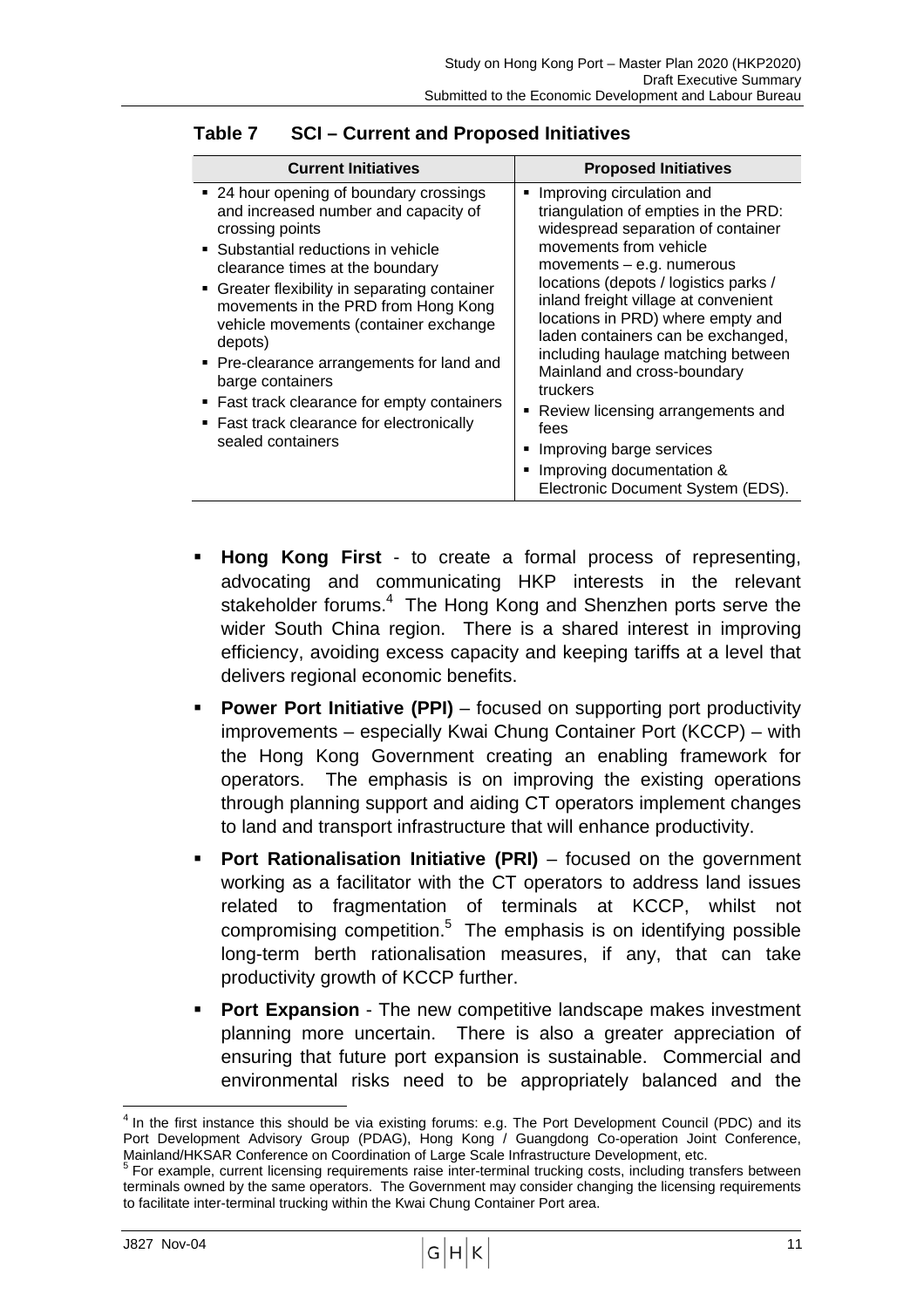environmental footprint of the port minimised. **It is prudent to prepare for possible expansion as planning and construction lead times are lengthy and the process complex acknowledging the long lead times associated with CT development.** It is recommended that the planning process can be taken forward at the earliest opportunity once the effectiveness of the SCI is clearer.

- 4.2.2 The sequencing logic is important:
	- ! Firstly, to focus resources on the critical issue for port competitiveness and economic contribution – the SCI;
	- **E** Secondly, to ensure that the Port, Maritime and Logistics Development Unit resources (and those of other key stakeholders, both public and private sectors) are not diluted across too many initiatives; and
	- Thirdly, getting the SCI started must take precedence over all other initiatives in the immediate term. **The focus must be on outcomes**.
- 4.2.3 **Getting inland connectivity right is crucial to the port's future economic potential**. The second priority is to support productivity and efficiency improvements across the port with specific emphasis on the CTs – getting the most from existing assets should leverage considerable benefits to Hong Kong. With considerable capacity in the market this initiative is likely to be less critical in the short run. In the longer term, the PRI and Expansion become more important. The initial steps preparing for potential expansion can be started in the short-term as the lead times are long. The effectiveness of the PPI and PRI will influence the timing of any potential expansion should this be feasible.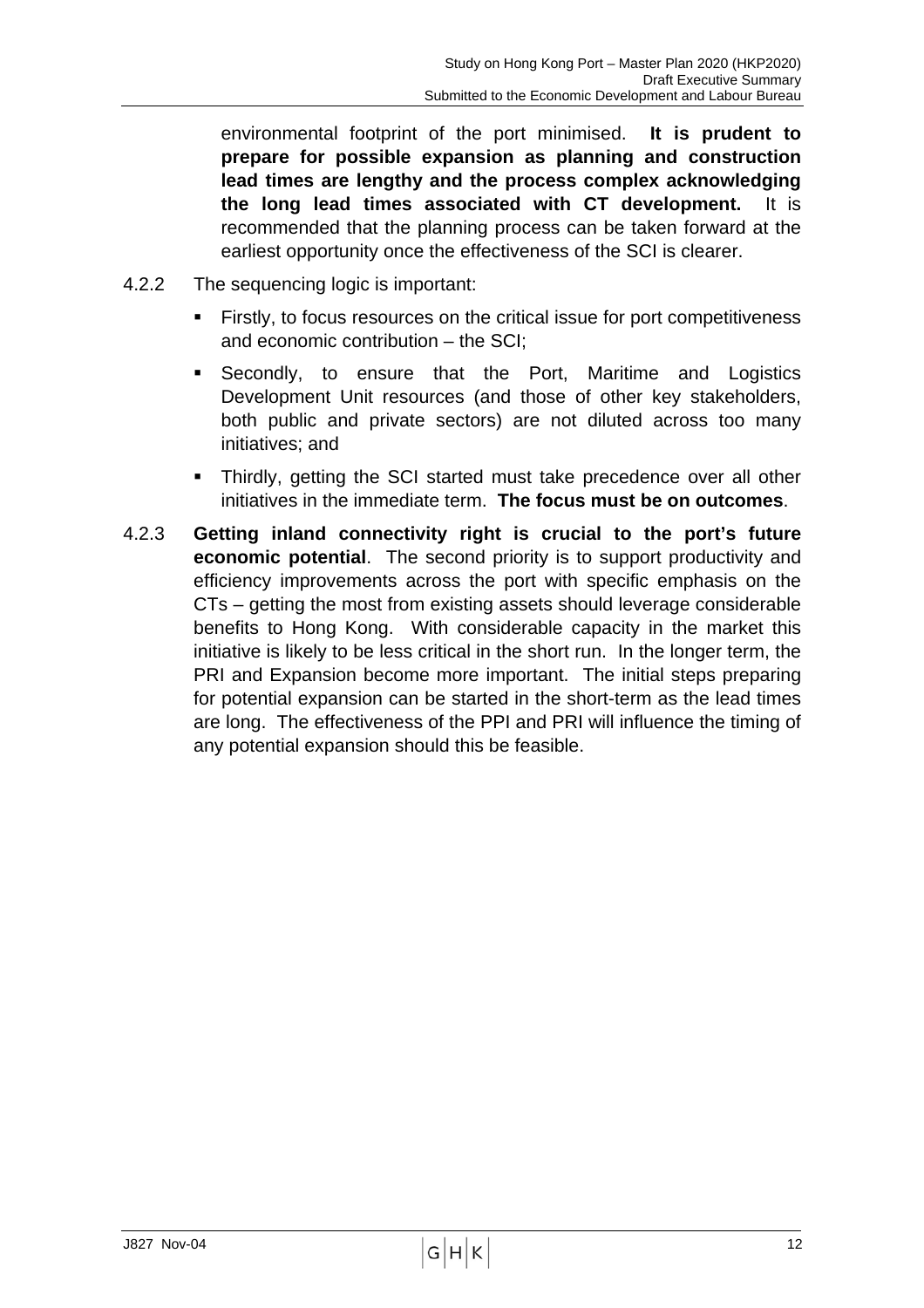# **5 PORT PLANNING**

5.1.1 The port is undergoing significant change as cargo patterns vary as a result of regional development. Flexibility in the timing and extent of new facilities is needed now more than ever. From the C2 Scenario adopted from the Port Cargo Forecasts, the projected demands were compared to the predicted future capacities of the existing port facilities. Progressive productivity increases were assumed in all port operations with time as improved equipment and methods were adopted. This identified when new port facilities might be needed and the extent of such new facilities **should the assumptions behind the C2 forecast be met**. Figure 4 indicates the future layout of HKP facilities at 2020 according to the indicative Masterplan.

### **Container Terminals**

- 5.1.2 In the short-term, significant additional capacity is being added to the container port with the phased completion of CT9. The preferred scenario forecasts indicate that no new container berths will be needed until the first half of the next decade. To increase the competitiveness of the port in the period up to then, the emphasis is on getting the most from existing facilities – this should leverage considerable benefits to Hong Kong. Cost-effective ways to extend capacities (the PPI and PRI) should be sought whilst ensuring that an adequate level of competition within the port is maintained. Land-side constraints are the most pressing.
- 5.1.3 The maximum capacity of the existing container port is estimated to be around 18.6MTEU upon full completion of CT9, with potential to increase by another 1.7MTEU and possibly more if additional land and other productivity measures are introduced.

#### **Anchorages and Buoys**

5.1.4 Mid-stream vessels are becoming larger and many are either too long or too deep-draughted to use the Government Mooring Buoys which are mostly around Kellet Bank. It is recommended that surplus Buoys are removed to save costs and the resulting areas reallocated for anchorages for suitably sized vessels. Within the study period, growth in the Midstream is predicted to strain the capacity of the existing anchorages. It is not considered cost effective to extend anchorages further south and west between Cheung Chau and Lamma and build a protective breakwater. Instead, a series of measures to increase productivity at anchorages are recommended, including reviewing charges to encourage faster turn-around and discourage non cargo-working uses at the sites closest to mid-stream sites. Consideration should also be given to expanding anchorages in other areas such as north of Lantau, near Tuen Mun and near Tseung Kwan O if congestion risks rise sufficiently.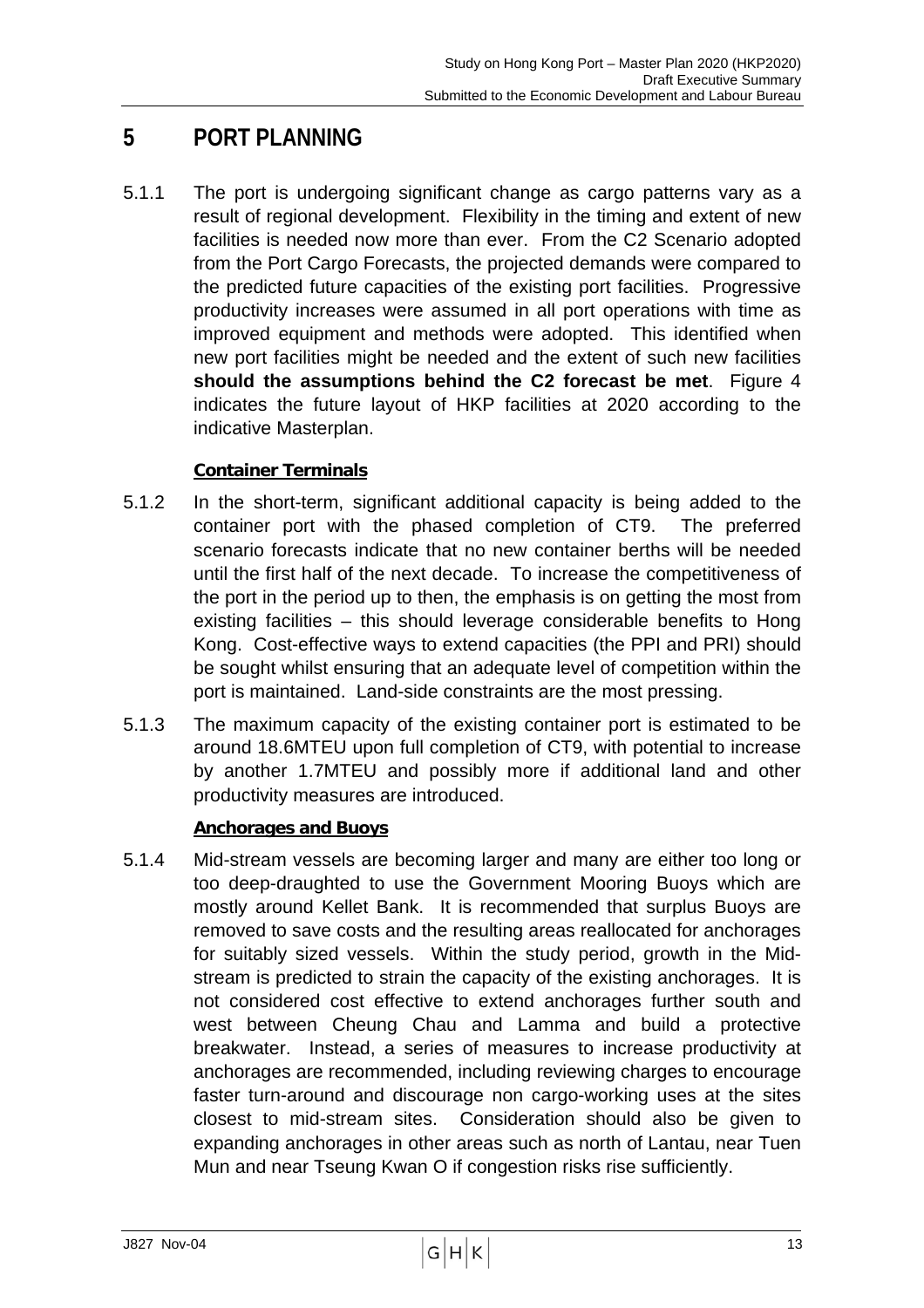#### **Mid-stream Sites (MSS)**

5.1.5 The next few years are expected to see significant changes in the port mix due to additional capacity coming on-stream and the Hong Kong container terminals having to compete with Shenzhen and each other for market share. Whilst the mid-stream is a low cost operation compared to the container terminals, some of its higher value cargo on larger vessels may be attracted to the terminals. To retain flexibility to respond to changing volumes, it is recommended that the existing mix of long-term and short-term sites be retained, with some short-term tenancies extended to encourage greater investment in facilities to increase throughput and efficiency. The possibility and feasibility of upgrading some waterfront sites outside the inner harbour for alongside berthing should be kept under review.

#### **Public Cargo Working Areas (PCWAs)**

5.1.6 These were identified as the least efficient port facility with questionable economic benefit. As many sites occupied relatively high value waterfront sites with high redevelopment potential, it is recommended that three out of the existing eight PCWAs are phased out progressively by 2020.

#### **River Trade Terminal (RTT)**

- 5.1.7 The terminal was designed to handle both break-bulk and container cargoes, and with time the proportion of container cargo is increasing. The RTT is achieving quay front productivities higher than PCWAs but less than CTs. Overall, like the CTs, throughput is constrained by the landside capacity, not the quay frontage.
- 5.1.8 Forecasts show that container capacity will need to be increased but break-bulk is more than adequate. It is expected that the operator will adjust to these demands by converting break-bulk areas to containers, thus maximising the productivity of his terminal. Consequently a new terminal is deemed not necessary in the study period.

#### **Typhoon Shelters**

5.1.9 Subject to future demand and supply situation, one additional typhoon shelter may be needed in a timely manner to meet the possible deficit.

#### **Ship Repair Yard**

5.1.10 Demand for ship repair yards will depend upon the quality of competing services offered by nearby PRD facilities. It is possible that one local shipyard may not be needed by 2015 and another by 2030.

#### **Back-up Land**

5.1.11 Total demand is predicted to increase with port throughput during the study period, but there is no gross shortage of territorial supply in the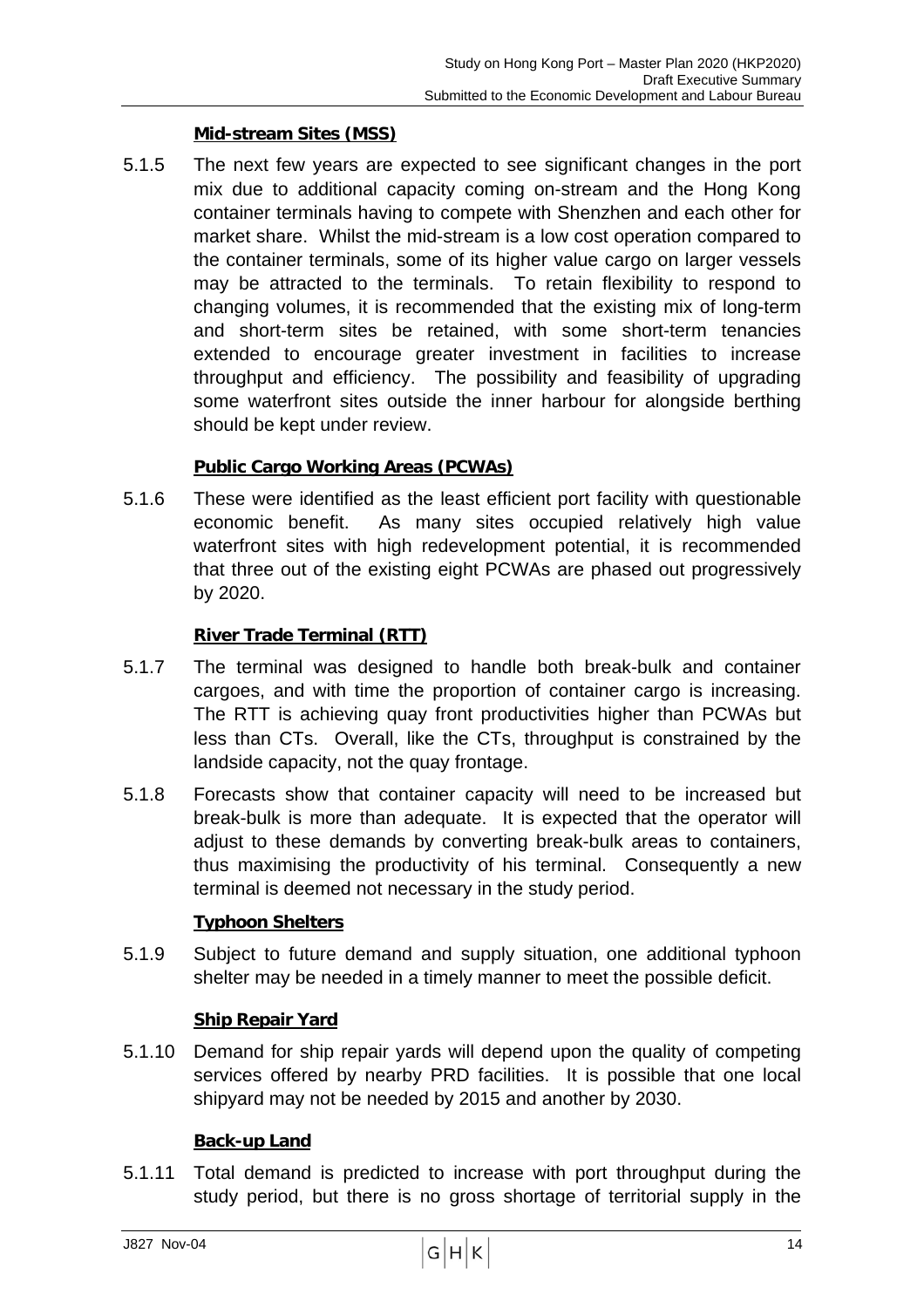short to medium term. The port layout in 2020 has already taken into account the immediate adjacent port back-up area of approximately 10 ha per berth. The trend for back-up land uses to move over the boundary nearer the cargo centres in the PRD is expected to continue, and changes to cross boundary trucking and / or the location of empty depots could have a marked impact upon the amount of land needed in Hong Kong.

### **5.2 Container Terminal Expansion**

5.2.1 *If* the preferred scenario is realised, and assuming certain productivity improvements at HK's existing facilities, then there is likely to be a need for new CTs in the first half of the next decade. Four locations were identified for future terminal expansion. However, the East Lantau site contradicts the strategic planning intentions to develop the adjacent area of North Lantau into a significant new tourism node and would also be limited by the Government's Deed of Restrictive Covenants for nearby Disneyland. The West Tuen Mun site is limited by the high volumes of marine traffic present in Urmston Road and strong ocean currents. In addition, the required new approach channel situated outside HK waters will bring substantial planning and operational difficulties. The study decided to drop these two sites and proceeded to further investigate the remaining two – South West Tsing Yi (SWTY) and North West Lantau (NWL). These sites were subjected to a number of technical assessments covering: land use compatibility, engineering feasibility, transport planning, environmental impacts, marine impacts, financial and economic performance and finally a sustainability assessment. The key characteristics of the two sites are presented below.

#### **Southwest Tsing Yi**

- The site is characterised by its industrial nature and suffers from a degraded environment.
- ! Much of the site is currently occupied, primarily by oil terminals and other ancillary facilities. Therefore substantial costs would likely be incurred in acquiring the site and the displaced land uses would have to be re-provisioned, generating a number of additional impacts.
- **The site offers synergy with existing port facilities and road** infrastructure.
- The site requires less reclamation (74 ha) than NWL, but at a location closer to the central harbour.
- ! However, there is limited expansion opportunity beyond 2020 and some site constraints in terms of terminal layout.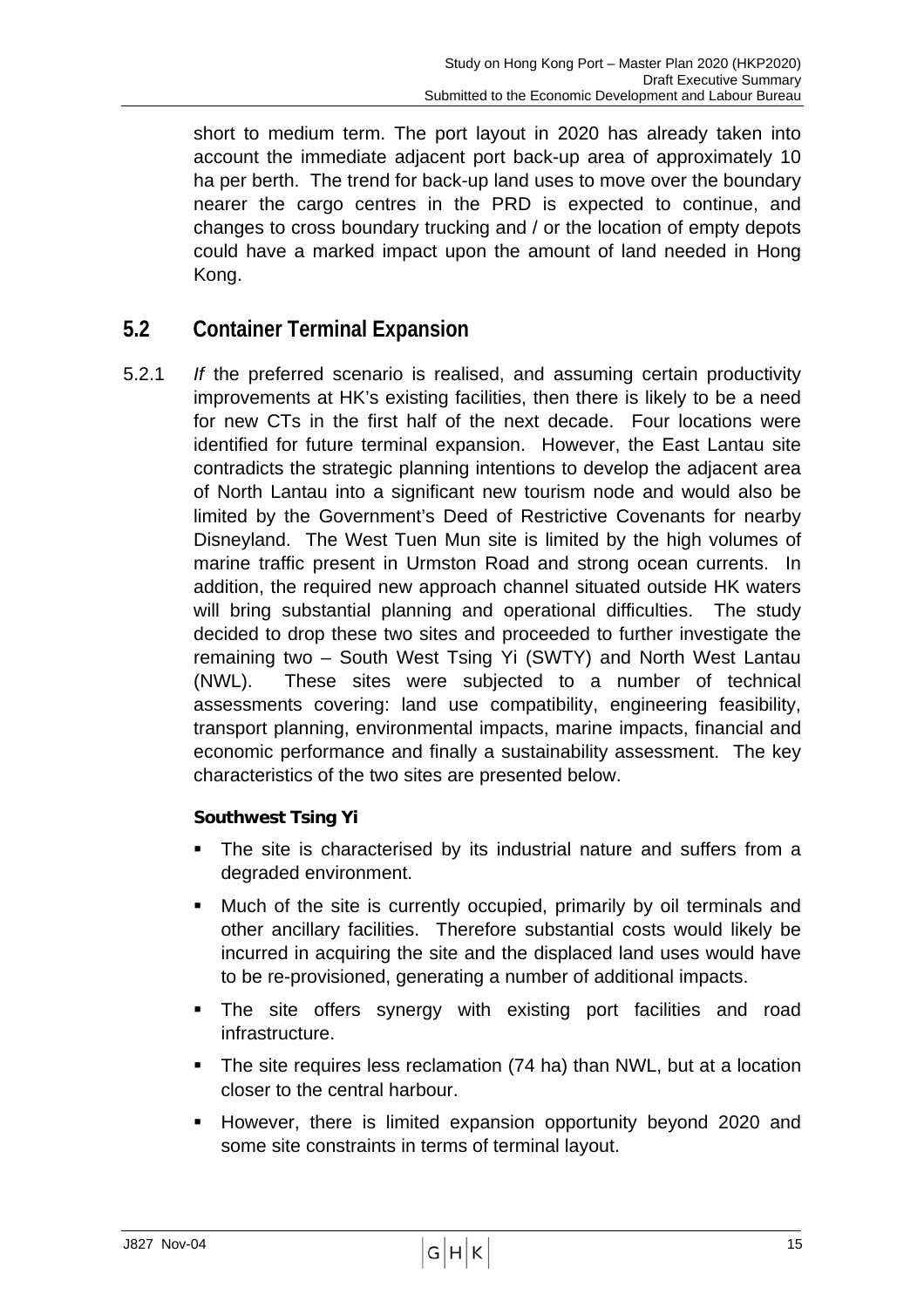! Key concerns are: the high land resumption costs and reprovisioning of existing uses; the possible impact on the Harbour Area Treatment Scheme (HATS) discharge (and harbour water quality); waste management and the need to decontaminate the site.

#### **Northwest Lantau**

- The site is characterised by its rural nature.
- ! The site would form an offshore island to the northwest of Tai O and involve extensive reclamation (245 ha). The potential site configurations are somewhat constrained by the airport restriction zone, boundary of Hong Kong territorial waters, proposed alignment of the HK-Z-M Bridge and Tai O Development.
- It offers capacity to 2030 and a better terminal layout than SWTY.
- However, it creates a split port and is dependent on new strategic infrastructure (e.g. the HK-Z-M Bridge or a new standalone link to North Lantau Highway).
- Development at NWL would generate ecological impacts in particular on the Chinese White Dolphin habitat – and have a visual impact on a previously undeveloped rural area.
- 5.2.2 Table 8 provides a summary of the key pros and cons comparison between the two development options as highlighted by the sustainability assessment undertaken for HKP2020. Development at either SWTY or NWL could bring a number of benefits to Hong Kong including additional jobs and value added. Both options have the potential to be financially and economically viable if market conditions are favourable, and have an economic net present value over the planning period of \$12.8b for SWTY and \$15.7b for NWL – this is an indication of the economic return that could be generated for Hong Kong.<sup>6</sup>
- 5.2.3 However, it should be stressed that the assessment of financial viability is based on a number of assumptions, in particular an *average* container handling charge (CHC) of around \$800 per TEU.<sup>7</sup> Exact charges however, are difficult to determine due to the differential pricing structure of port operations and confidentiality. The approach to calculating financial viability and any possible surplus assumes a zero premium.<sup>8</sup> Moreover, consideration must be given to possible competing CT investment options – how attractive to an investor is CT10 versus a

 $J827$  Nov-04 16

 $\overline{a}$ 

<sup>&</sup>lt;sup>6</sup> Evaluations of SWTY and NWL included economic and financial assessment. The economic assessment addresses the CT investment from the perspective of society in Hong Kong – in other words, the economic return that Hong Kong might earn from its port, whereas the financial assessment addresses the investment in terms of commercial viability – i.e. from the perspective of a potential investor, rather than the wider Hong Kong society.<br><sup>7</sup> Current *prime headline* rate CHCs are in the range \$1,000-\$1,500/TEU and are falling – the average CHC is

around \$800/TEU.

 $8$  The approach used seeks to assess what surplus might be available for allocation between the private sector and Government – i.e. the potential premium that might be paid is an "output" from the assessment rather than an "input".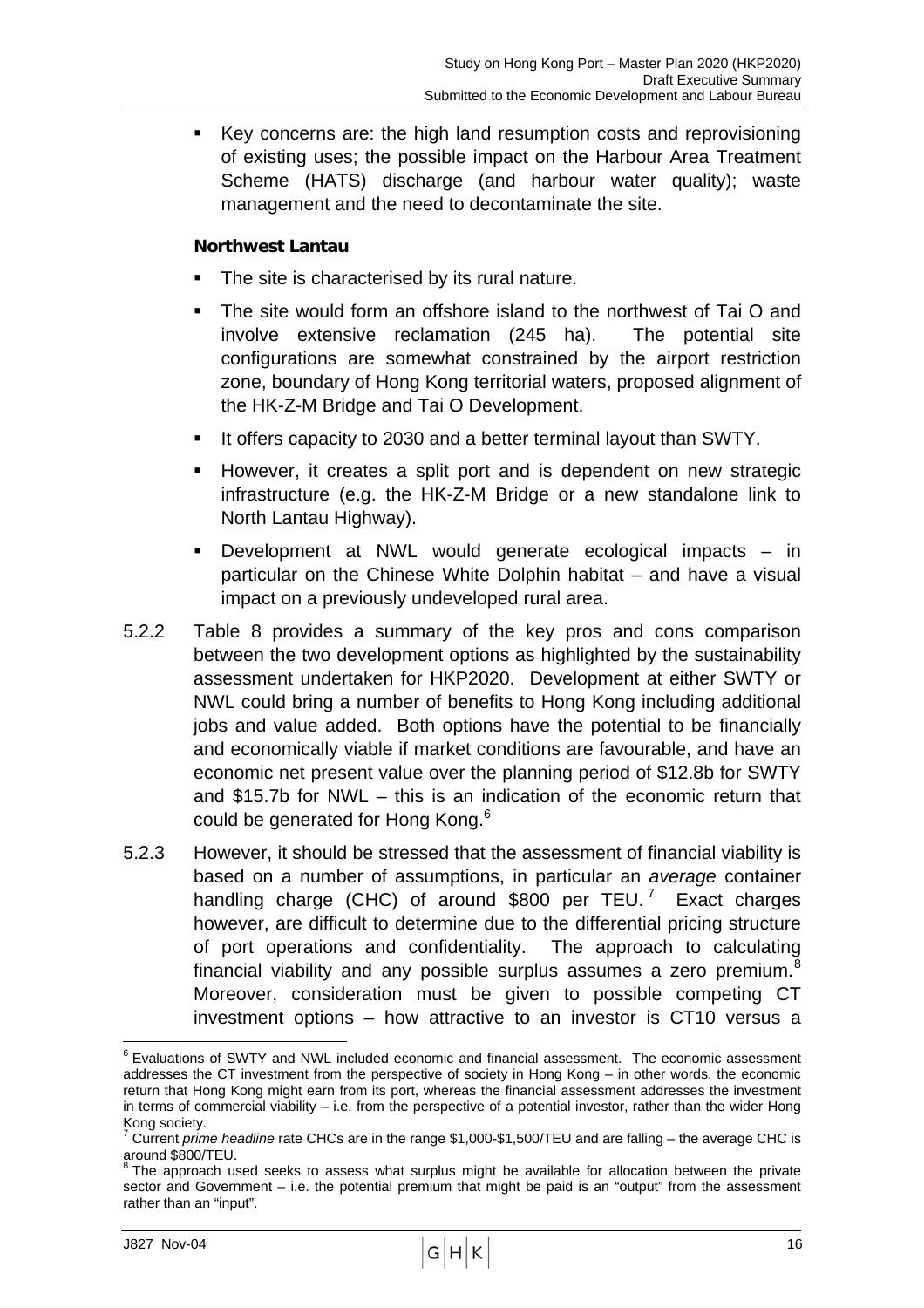possible CT development in Shenzhen (see section 5.2.7). All these considerations must be borne in mind when making a judgement as to financial viability.

- 5.2.4 *Under current conditions*, the option with the better potential is NWL, primarily because of its economic and financial performance relative to SWTY (see above and first row of Table 8). However, there are ecological impacts and for this reason, an ecology study is recommended for NWL to better assess these risks. It is prudent not to rule SWTY out at this stage. A further review of port expansion options will be undertaken when data for full evaluation and comparison are available.
- 5.2.5 **Building new facilities without first addressing HKP's connectivity weakness is risky and unlikely to bring additional cargo and related benefits to Hong Kong**. Indeed, it may damage the position of Hong Kong's existing facilities by generating a significant surplus of capacity and triggering a potential "chase to the bottom" for cargo.

|                                 | <b>Southwest Tsing Yi</b>                                                          | <b>Northwest Lantau</b>                                                                         | <b>Comment</b>                                                                                                    |  |  |  |  |  |
|---------------------------------|------------------------------------------------------------------------------------|-------------------------------------------------------------------------------------------------|-------------------------------------------------------------------------------------------------------------------|--|--|--|--|--|
| <b>Economic &amp; Financial</b> |                                                                                    |                                                                                                 |                                                                                                                   |  |  |  |  |  |
| <b>PROS</b>                     | Potential to be financially<br>viable: AIFC* of HK\$723<br>per TEU, FIRR** of 12%. | Potential to be financially<br>viable: AIFC* of HK\$576 per<br>TEU, FIRR** of 18%#.             | Additional jobs and value<br>added.                                                                               |  |  |  |  |  |
|                                 | Economic NPV of<br>HK\$12.8b***.                                                   | Economic NPV of<br>HK\$15.7b***.                                                                | Port rationalisation initiative is<br>potentially enhanced through<br>SWTY, but could also be<br>assisted by NWL. |  |  |  |  |  |
|                                 | Synergy with CT1-9.<br>Flexibility for incremental<br>expansion.                   | Lower cost, more efficient<br>layout and opportunity for<br>expansion beyond 2020.              |                                                                                                                   |  |  |  |  |  |
| <b>CONS</b>                     | Costs of resumption and<br>re-provisioning could<br>increase by HK\$4.9b.          | If standalone link required,<br>costs become prohibitive<br>Creates a split port <sup>#</sup> . | Viability relative to potential<br>competing CT investment<br>options in PRD is unproven.                         |  |  |  |  |  |

#### **Table 8 Sustainability Summary - Future HK Container Port Expansion Sites, "pros and cons"**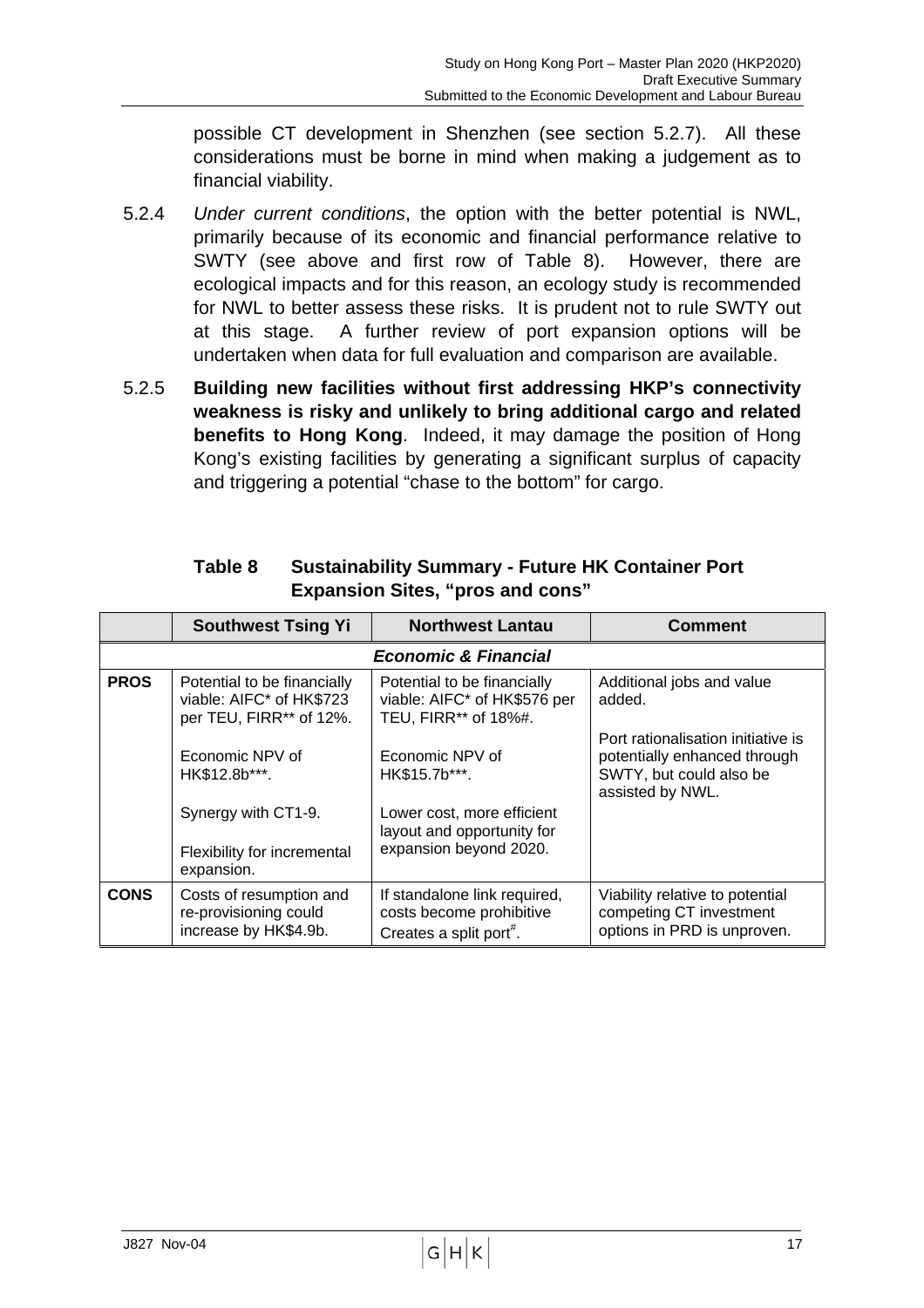|             | <b>Southwest Tsing Yi</b>                                                                                                                                                              | <b>Northwest Lantau</b>                                                                                                                                                                 | <b>Comment</b>                                                                                                                                                                                                                                                                                                                                                                                                                                |  |  |
|-------------|----------------------------------------------------------------------------------------------------------------------------------------------------------------------------------------|-----------------------------------------------------------------------------------------------------------------------------------------------------------------------------------------|-----------------------------------------------------------------------------------------------------------------------------------------------------------------------------------------------------------------------------------------------------------------------------------------------------------------------------------------------------------------------------------------------------------------------------------------------|--|--|
|             |                                                                                                                                                                                        | <b>Environmental</b>                                                                                                                                                                    |                                                                                                                                                                                                                                                                                                                                                                                                                                               |  |  |
| <b>CONS</b> | Waste management -<br>remediation of oil<br>terminals.<br>Reprovisioning of<br>potentially hazardous<br>installations.<br>Water quality - possible<br>impact on the HATS<br>discharge. | Ecology - Impact on<br><b>Chinese White Dolphin</b><br>(direct loss of habitat).<br>Landscape - permanent<br>change to rural /<br>undeveloped area including<br>visual impact on Tai O. | Both sites have potentially<br>significant environmental<br>impacts - their surmountability<br>has yet to be established.<br>SWTY impacts on HATS may<br>be significant. Further studies<br>required to confirm<br>environmental acceptability.<br>Mitigation measures proposed<br>for permanent loss of dolphin<br>habitat and alterations to<br>landscape character of the<br>area at NWL. Further studies<br>recommended, however, at this |  |  |
|             |                                                                                                                                                                                        |                                                                                                                                                                                         | stage the adequacy, feasibility<br>and practicability of these<br>measures has yet to be<br>proven.                                                                                                                                                                                                                                                                                                                                           |  |  |
|             |                                                                                                                                                                                        | <b>Social (Public Acceptability)</b>                                                                                                                                                    |                                                                                                                                                                                                                                                                                                                                                                                                                                               |  |  |
| <b>CONS</b> | Impacts at re-provisioned<br>sites.<br>Public may question the<br>logic of reprovisioning<br>within HK.                                                                                | Development of "virgin /<br>greenfield" site &<br>acceptability of ecological<br>impact.                                                                                                | Public objection to<br>reclamations (SWTY or NWL)<br>and loss of dolphin habitat may<br>be a key constraint.                                                                                                                                                                                                                                                                                                                                  |  |  |
|             |                                                                                                                                                                                        | <b>Planning and Lands</b>                                                                                                                                                               |                                                                                                                                                                                                                                                                                                                                                                                                                                               |  |  |
| <b>CONS</b> | Resumption of land &<br>reprovisioning.                                                                                                                                                | Change to current planning<br>intention for leisure,<br>recreation and protection of<br>natural landscape.                                                                              | Resumption issues and costs<br>at SWTY are likely to be<br>prohibitive.<br>Options for negotiation with the<br>existing land users and / or<br>partial development at SWTY<br>are not attractive. Negotiation<br>still a risk to programme and<br>unlikely to make option any<br>cheaper. Partial development<br>would create a severely<br>compromised layout.                                                                               |  |  |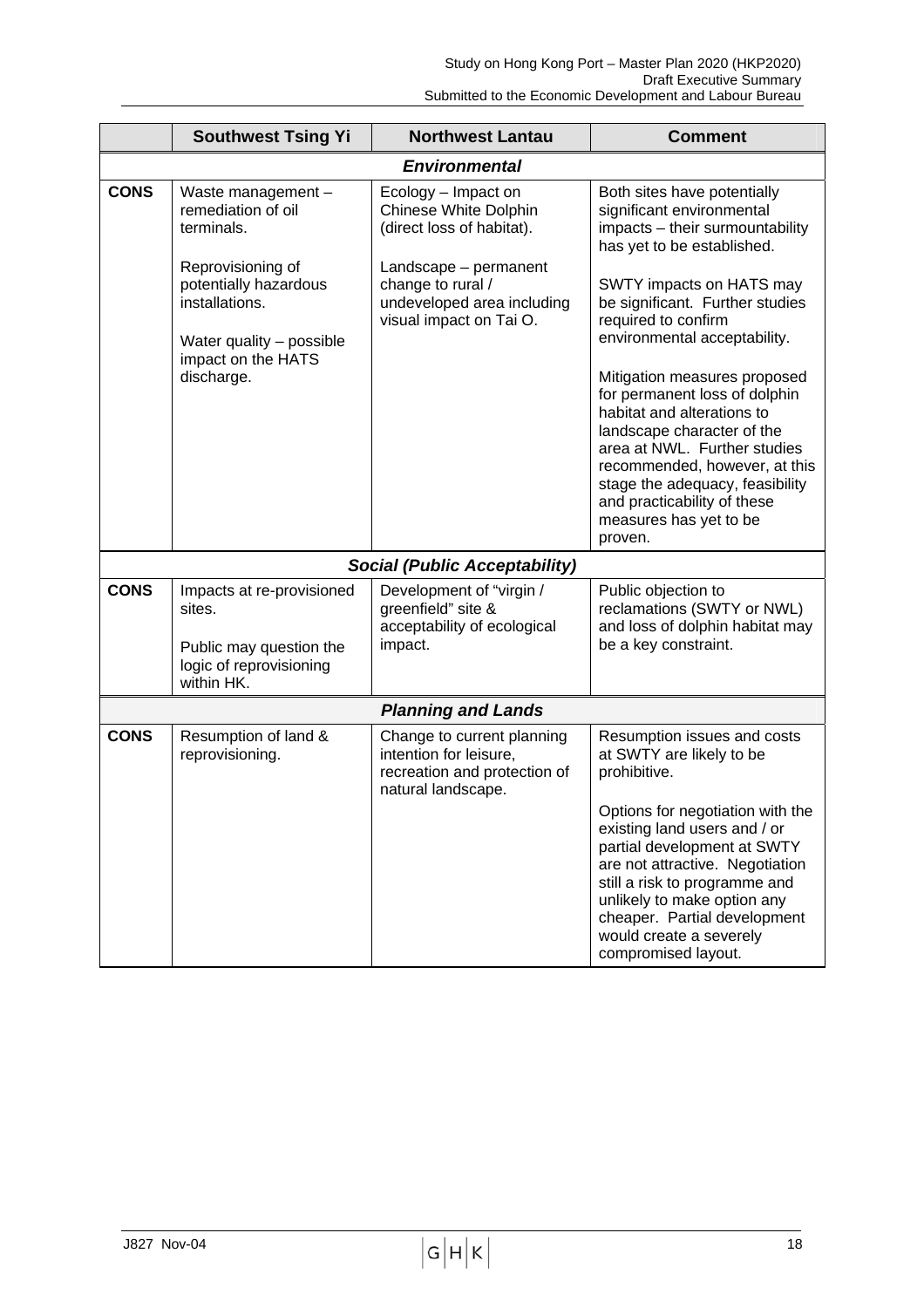|             | <b>Southwest Tsing Yi</b>                                                                                   | <b>Northwest Lantau</b>                                                                                                                                                                                                                                                                                                                                                     | <b>Comment</b>                                                                                                                              |
|-------------|-------------------------------------------------------------------------------------------------------------|-----------------------------------------------------------------------------------------------------------------------------------------------------------------------------------------------------------------------------------------------------------------------------------------------------------------------------------------------------------------------------|---------------------------------------------------------------------------------------------------------------------------------------------|
|             |                                                                                                             | <b>Transport Planning</b>                                                                                                                                                                                                                                                                                                                                                   |                                                                                                                                             |
| <b>PROS</b> | Makes better use of<br>existing infrastructure.                                                             | Advantageously positioned<br>for west PRD.                                                                                                                                                                                                                                                                                                                                  | Neither option constrained by<br>traffic aspects to 2020. With<br>improvements in trucking (&<br>barging), impacts will likely be<br>lower. |
| <b>CONS</b> | CT10 & RTT causes peak<br>hour traffic to rise:<br>vehicle hrs by 5.3%;<br>• vehicle kilometres by<br>3.6%. | CT10 & RTT causes peak<br>hour traffic to rise:<br>vehicle hrs by 5.8%;<br>• vehicle kilometres by<br>5.3%.<br>If HK-Z-M bridge not in place<br>then site needs link to North<br>Lantau Highway at<br>considerable additional cost.<br>NWL would also benefit from<br>Tuen Mun Chek Lap Kok<br>Link and Tuen Mun Western<br>Bypass being in place before<br>2020.           |                                                                                                                                             |
|             |                                                                                                             | <b>Marine Risk</b>                                                                                                                                                                                                                                                                                                                                                          |                                                                                                                                             |
| <b>PROS</b> | Acceptable, although<br>NWL preferred                                                                       | Acceptable                                                                                                                                                                                                                                                                                                                                                                  |                                                                                                                                             |
|             |                                                                                                             | <b>Implementation, Risks to Programme &amp; Institutional Considerations</b>                                                                                                                                                                                                                                                                                                |                                                                                                                                             |
| <b>CONS</b> | Programme uncertainty<br>due to resumption,<br>reprovisioning & cost of<br>decontamination.                 | Dependent on HK-Z-M<br>bridge being available when<br>CT10 is being<br>commissioned.<br>The fairway is outside Hong<br>Kong waters, thus a new<br>administrative policy will<br>need to be agreed with the<br>Mainland.<br>Split port requires new<br>institutional arrangements in<br>terms of tug & pilot facilities,<br>marine traffic control and<br>police facilities. | Public objections may pose a<br>further risk to programme at<br>both sites.                                                                 |

Notes: \*Average Incremental Financial Cost: assumes a WACC (Weighted Average Cost of Capital) of 10%.

\*\*Financial Internal Rate of Return: assumes an average fee of HK\$800/TEU.

\*\*\*Assumes Economic Opportunity Cost of Capital of 10%.

# NWL costs include assumptions about the additional operational costs generated by a split port.

Costs common to both options (e.g. provision of ancillary supporting facilities) are included in the financial and economic assessments.

5.2.6 The Indicative Master Plan provides for 3 new berths by the first half of the next decade and 3 more over subsequent years. The arrangement of berths and terminals should provide flexibility in berthing the longest vessels which are expected by then to have capacities of at least 12,000TEU (increased from the current maximum of around 8,000TEU),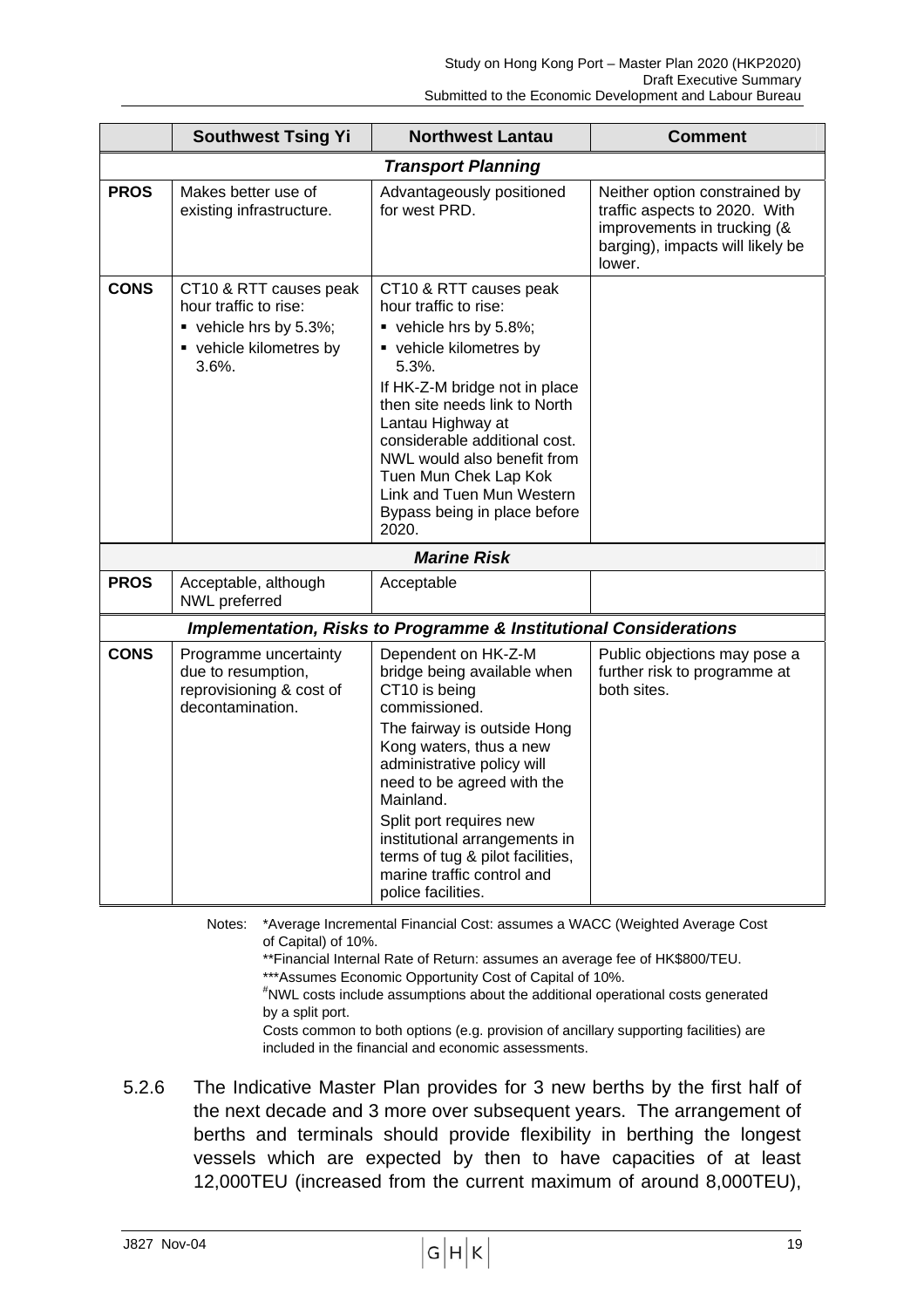lengths of up to 400m or possibly a little more, and require depths of up to 17m. The new CTs are projected to have a container throughput of 8.1MTEU by 2020 and could generate significant economic benefits for Hong Kong – a possible additional 22,500 jobs and \$11.14 billion additional value added in 2020.

#### **Competing Port Investment Options**

- 5.2.7 Despite the potential benefits offered by CT expansion, terminal infrastructure construction over the boundary is estimated to be about 70% of the cost in Hong Kong. Hong Kong operating costs are also likely to be greater than Shenzhen largely due to differences in wage rates.
- 5.2.8 This is not to say there should be no further port expansion in Hong Kong. However, it re-iterates the need to concentrate attention on maximising returns from Hong Kong's current port assets as an immediate priority – this is the most sustainable strategy. This then becomes a key supporting step for further CT construction. As market conditions change then the economics of future CT construction may also change. The Government will continuously monitor market conditions and respond to the issues and opportunities emerging.

# **6 MAKING IT HAPPEN**

- 6.1.1 Hong Kong's port is at a turning point. South China export cargo the value driver of the port - is increasingly being diverted to Shenzhen ports. Market share here delivers value-added and jobs. As critical mass builds up at the PRD ports and significant capacity expansion comes on stream Hong Kong's port future is in the balance and with it a major asset of the economy. Standing still threatens employment and income.
- 6.1.2 The stakes are high but what needs to be done is clear. Road haulage costs are the problem and they need to be reduced. THCs need to be placed on a par with Shenzhen ports. **Hong Kong Government – at the most senior levels – is committed to the port and will take a leading role in securing these results**. Implementing the SCI and focusing on its effectiveness is the *challenge*. These are the priorities for immediate action.
- 6.1.3 Successful achievement in improving the cost competitiveness of Hong Kong then "triggers" an emphasis on getting the most from existing assets – the PPI. Hong Kong's historical investment in port assets can deliver a decisive advantage relative to high cost new CTs. Using existing assets better also limits the environmental footprint of the port. Improving productivity is good for the economy and the environment  $-$  a win–win!
- 6.1.4 The next steps are to: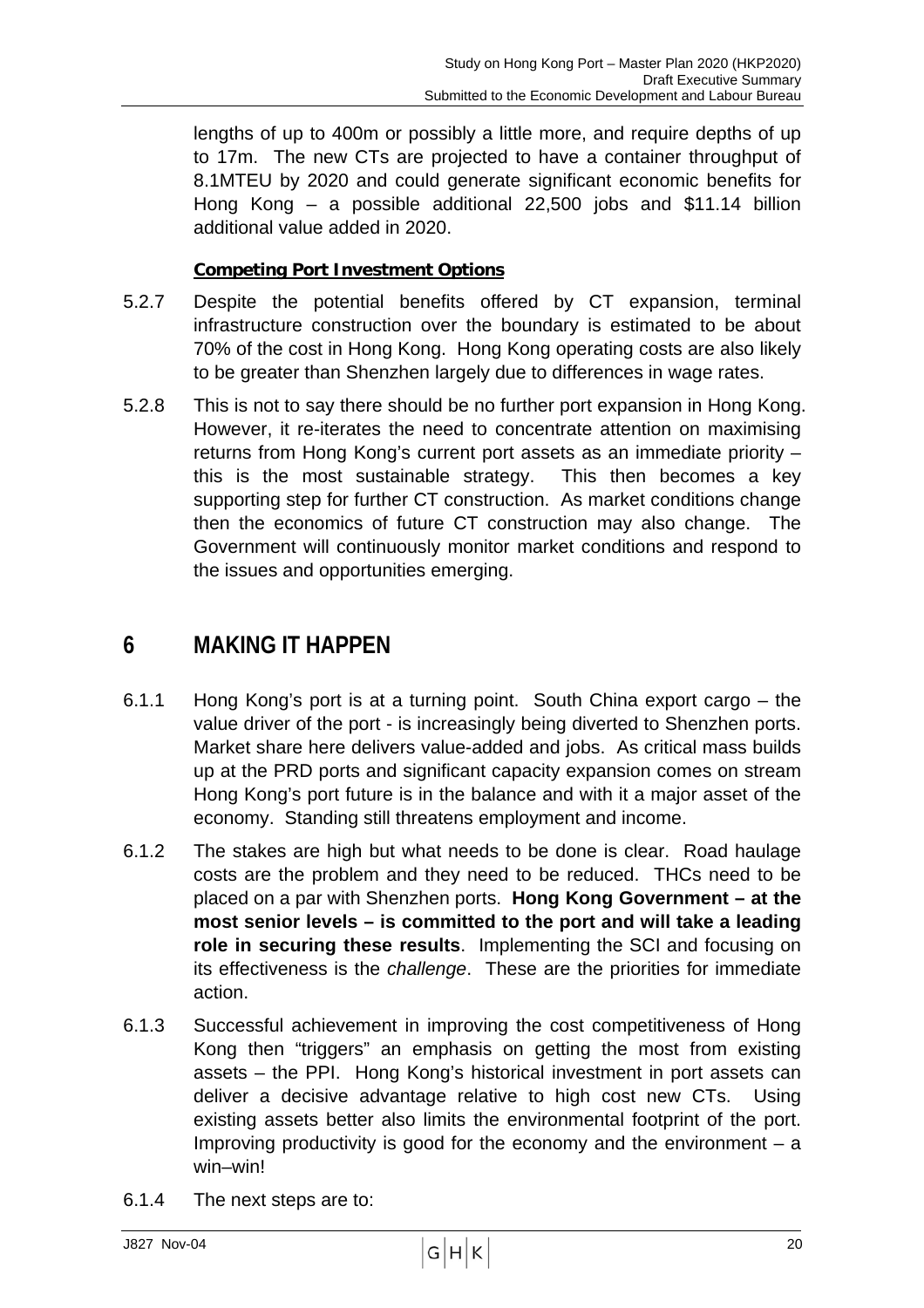- i. Immediately implement the Super Connectivity Initiative;
- ii. Update the port cargo forecasts taking into account latest developments and data; review the demand and supply of facilities in South China, the competitiveness of Hong Kong port and the likely demand and timing for CT10; and
- iii. Undertake an Ecology Study for a potential CT10 at NWL as soon as practicable.
- 6.1.5 A lot needs to be done to secure continued growth in throughput which will decide the way forward for the future expansion of HKP. Planning for this must not detract from the pressing need to deliver on the short term priorities.

#### 6.1.6 **Hong Kong as always will be ready for the challenge**.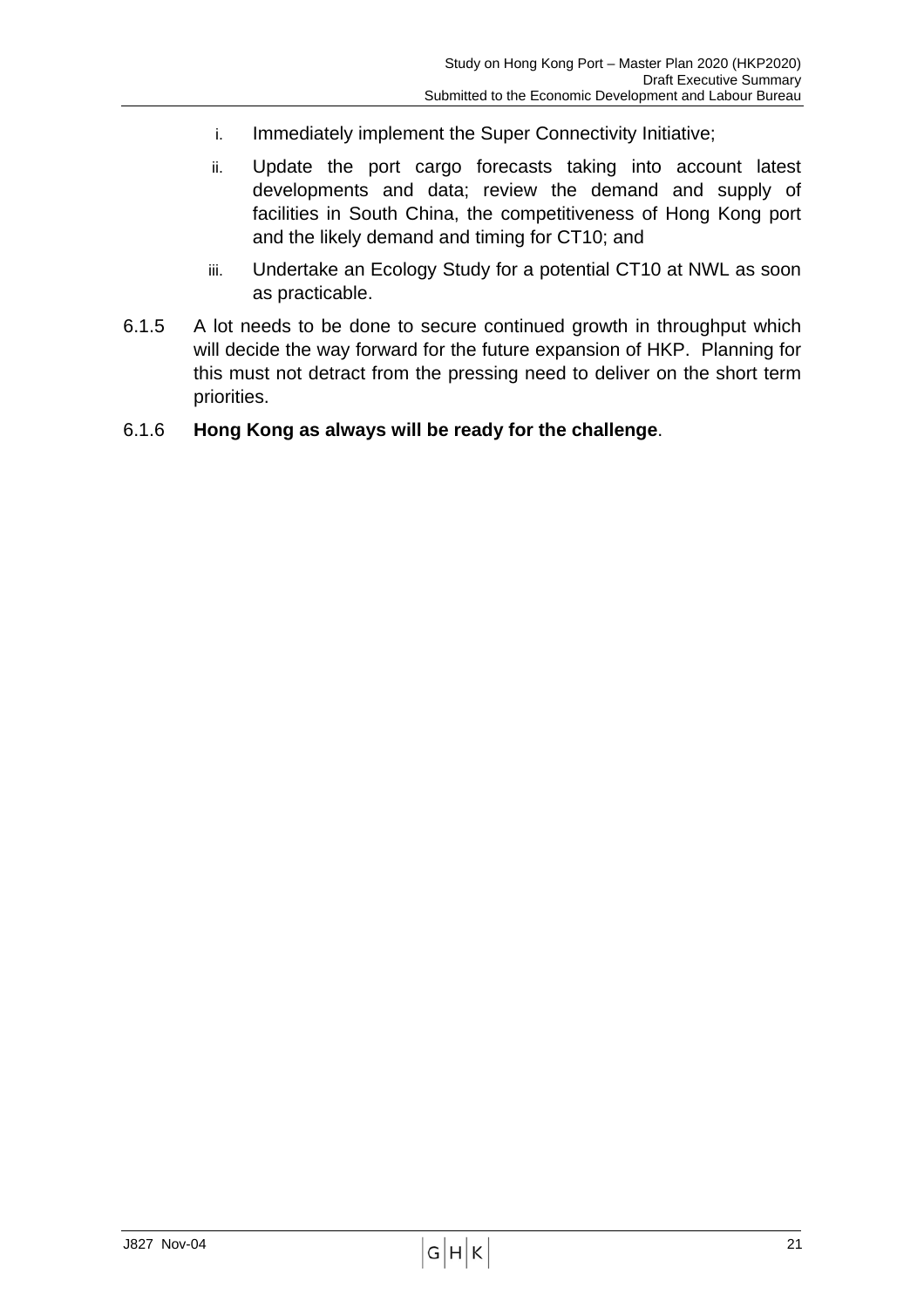